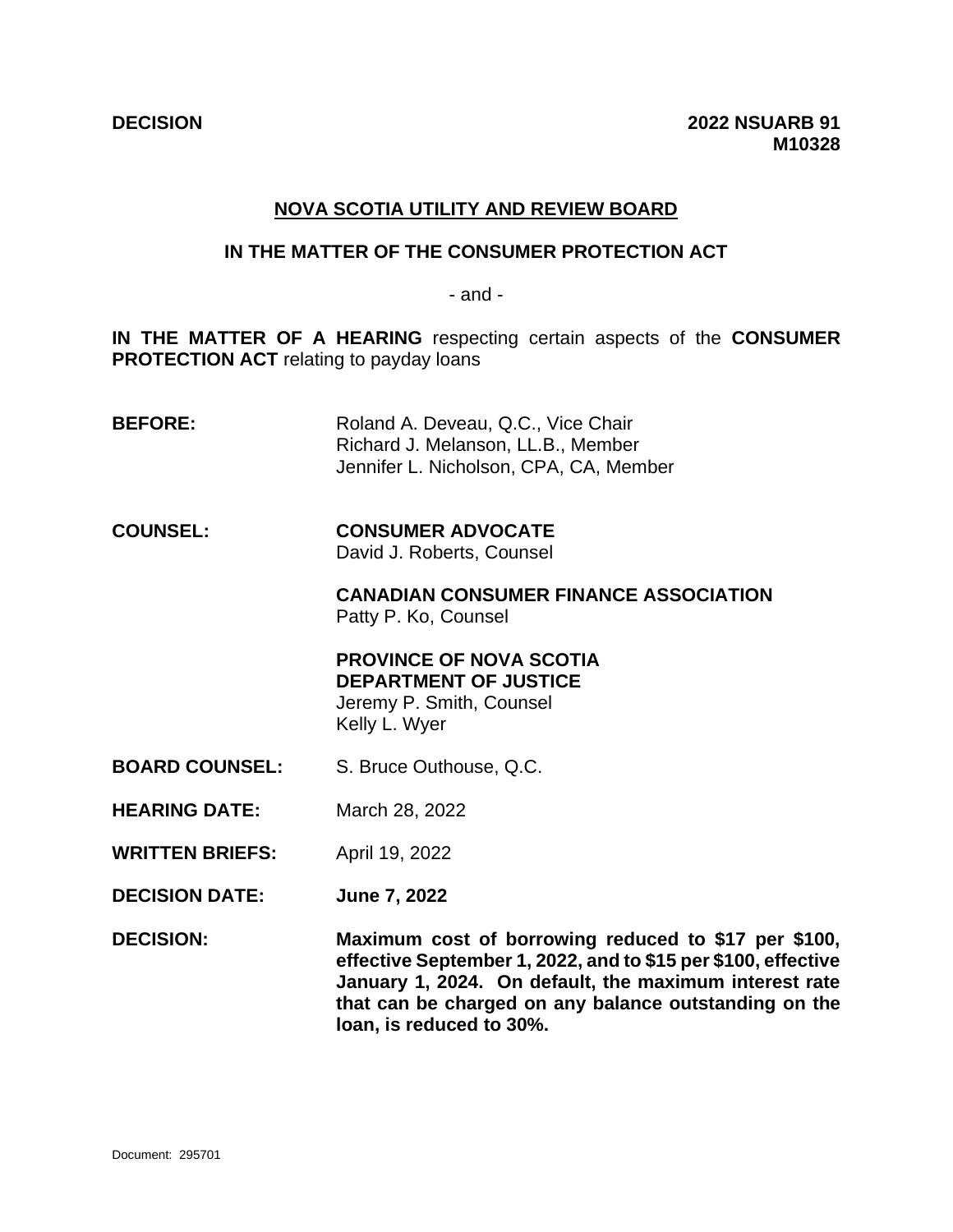| $\mathsf{I}$   |                                                                               |
|----------------|-------------------------------------------------------------------------------|
| $\mathbf{I}$   |                                                                               |
| $\mathbf{III}$ |                                                                               |
| IV             |                                                                               |
| V              |                                                                               |
|                |                                                                               |
| VI             |                                                                               |
| VII            |                                                                               |
|                | The cost of borrowing currently charged by different payday lenders in<br>(a) |
|                |                                                                               |
|                | Comparison of payday regulations in the Province, including limits on<br>(b)  |
|                |                                                                               |
|                | Whether the Market Approach remains the methodology to be used by<br>(c)      |
|                | the Board in making its determination of the maximum cost of borrowing 19     |
|                | (i)                                                                           |
|                | Whether the Board should vary the existing maximum cost of<br>(d)             |
|                |                                                                               |
|                |                                                                               |
|                | Whether the Board should vary the existing maximum fee, charge or<br>(e)      |
|                |                                                                               |
|                | Whether the Board should vary the existing limit on the maximum<br>(f)        |
|                | interest rate chargeable on a payday loan set as sixty percent (60%) 34       |
|                | The adequacy of the existing disclosure requirements imposed upon<br>(q)      |
|                |                                                                               |
|                | Whether the Board should recommend regulations to control the<br>(h)          |
|                | provision of repeat and concurrent loans to borrowers by lenders 36           |
|                | The scheduling of the next review to be conducted by the Board38<br>(i)       |
|                | Any other issue the Board is asked to take into account under the<br>(i)      |
|                |                                                                               |
| VIII           |                                                                               |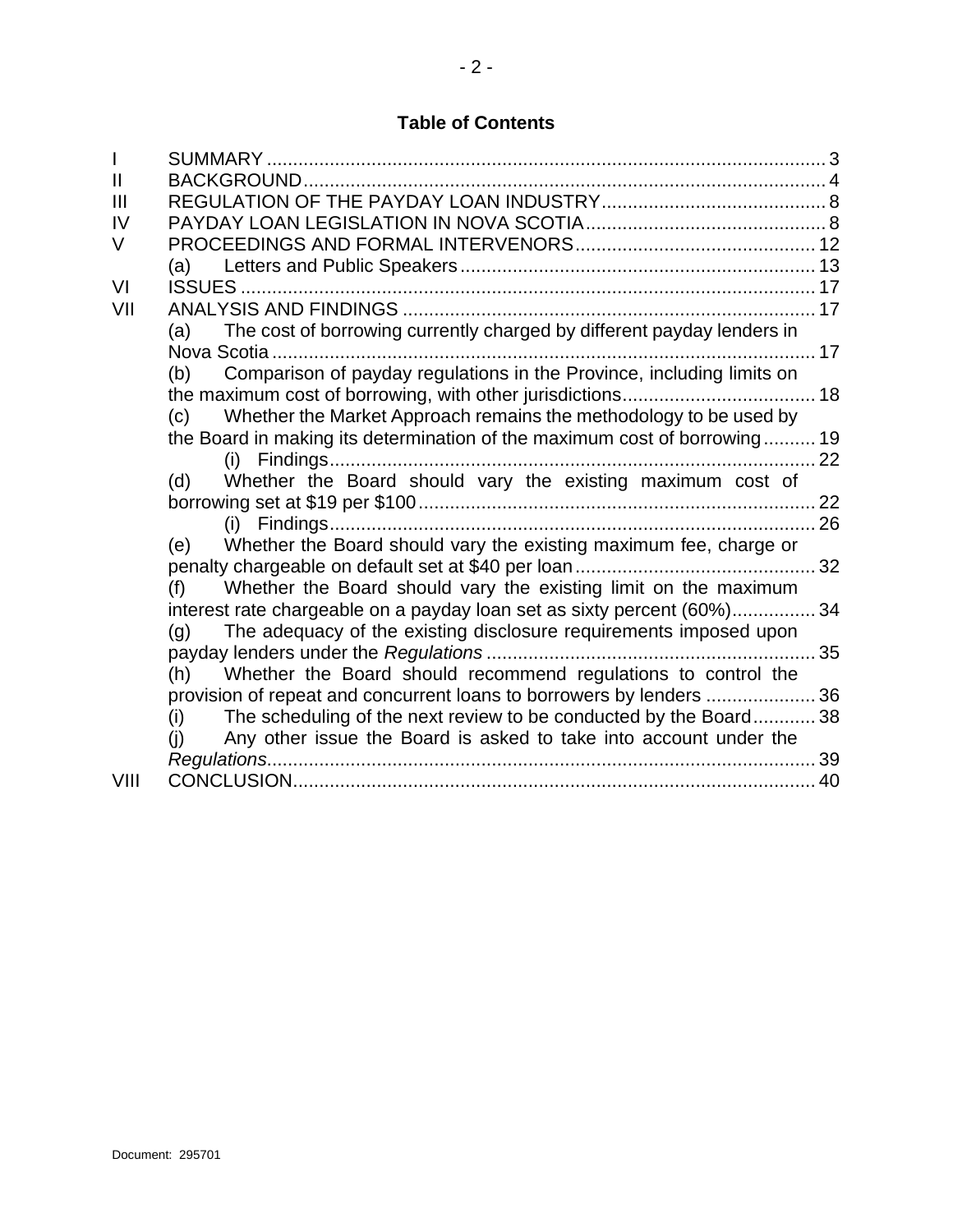#### <span id="page-2-0"></span>**I SUMMARY**

[1] The Nova Scotia Utility and Review Board held a public hearing on March 28, 2022, about payday loans under the *Consumer Protection Act*. The *Act* requires the Board to review its existing payday loan orders at least once every three years. This review covered a variety of issues, including setting the maximum cost of borrowing that can be charged by payday lenders.

[2] A payday loan is typically a small loan payable over a short term, generally on or before the customer's next payday. The *Consumer Protection Act* defines a payday loan as involving up to \$1,500 and a term up to 62 days.

[3] Having reviewed all of the evidence, the Board reduces the maximum cost of borrowing to \$17 per \$100, effective September 1, 2022, and to \$15 per \$100, effective January 1, 2024. The Board maintains the maximum penalty for defaulting on a payday loan at \$40 per loan and reduces the maximum interest rate on any balance outstanding on the loan to 30% in the case of default. An Order will issue, effective September 1, 2022, to allow time for payday lenders and the Minister to implement this Decision.

[4] Despite numerous letters of comment asserting that the payday loan industry be "shut down" in Nova Scotia or that the maximum cost of borrowing be significantly reduced, the Board remains mindful that both the federal and provincial governments have legislation in place allowing lenders to offer payday loans to the public. As noted in the submissions of Service NS in this hearing, referring to the Board's 2018 decision, the elimination of the regulated payday loan industry in Nova Scotia would reduce available options of short-term credit for consumers. It would also increase the presence of unscrupulous and unregulated lenders, particularly unlicensed online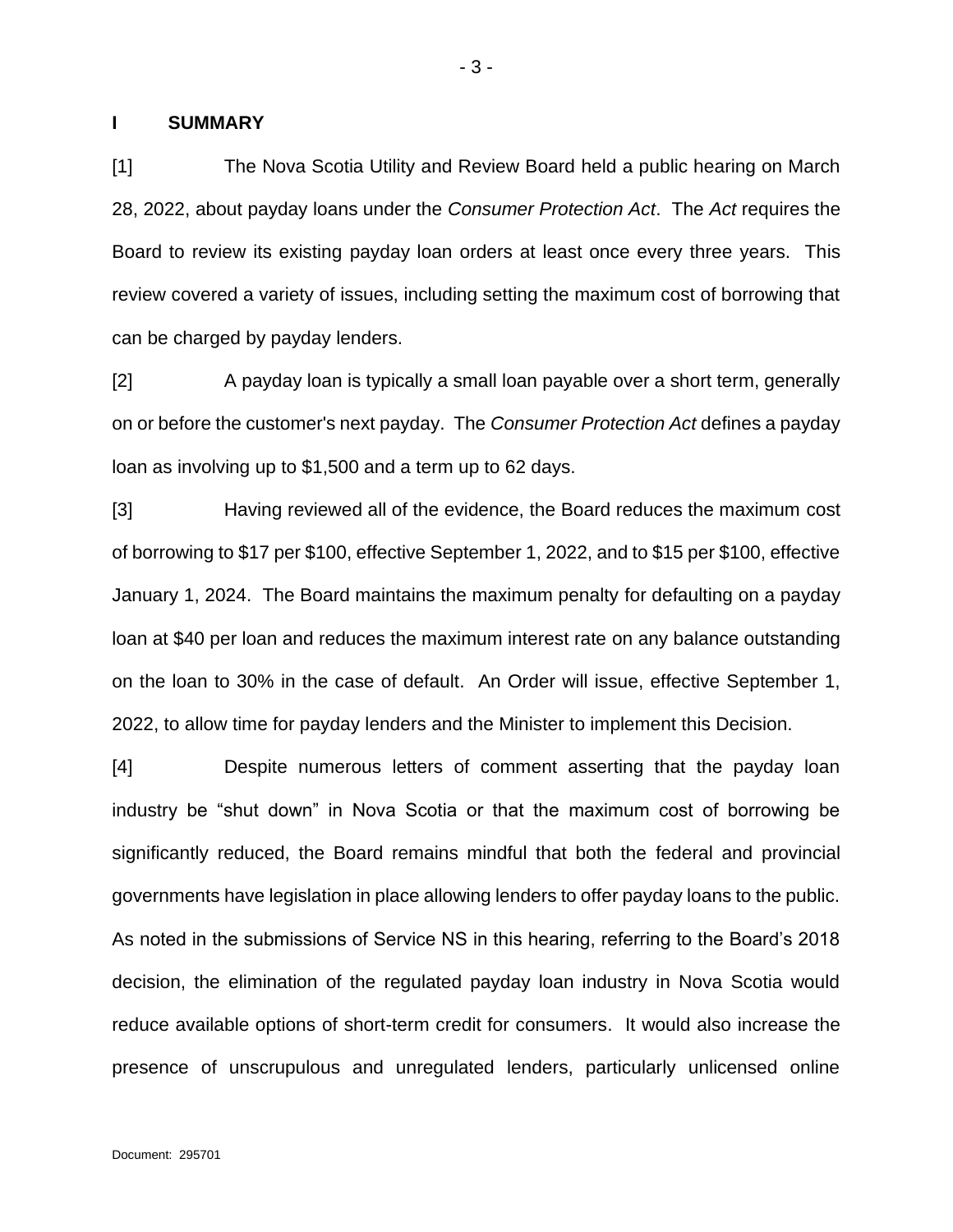lenders, potentially leading to the unfortunate consequences of innocent borrowers accessing such unregulated loans from the internet. This was undoubtedly a policy consideration of Parliament and the Province in their enactment of the payday loan legislation.

[5] Further, the Board makes two recommendations to the Minister which were suggested by the Consumer Advocate:

- that the *Regulations* be amended to provide that where a borrower takes out three or more loans in a 62-day period, repayment of a third and any subsequent loan must, at the option of the borrower, be extended over a minimum of three pay periods if the borrower is paid bi-weekly or a minimum of two pay periods if the borrower is paid on a less frequent basis; and
- that the *Regulations* be amended, specifically Regulation 5(1)(d), to require payday lenders to include, in their reporting requirements, data on the number and value of uncollectable loans resulting from loan defaults.

[6] Service NS indicated that it will have to conduct research and consultation with the payday lending industry before deciding whether to implement these two recommendations.

### <span id="page-3-0"></span>**II BACKGROUND**

[7] This Decision follows a public hearing held by the Nova Scotia Utility and Review Board about certain aspects of the *Consumer Protection Act*, R.S.N.S. 1989, c. 92 (*Act*), relating to payday loans.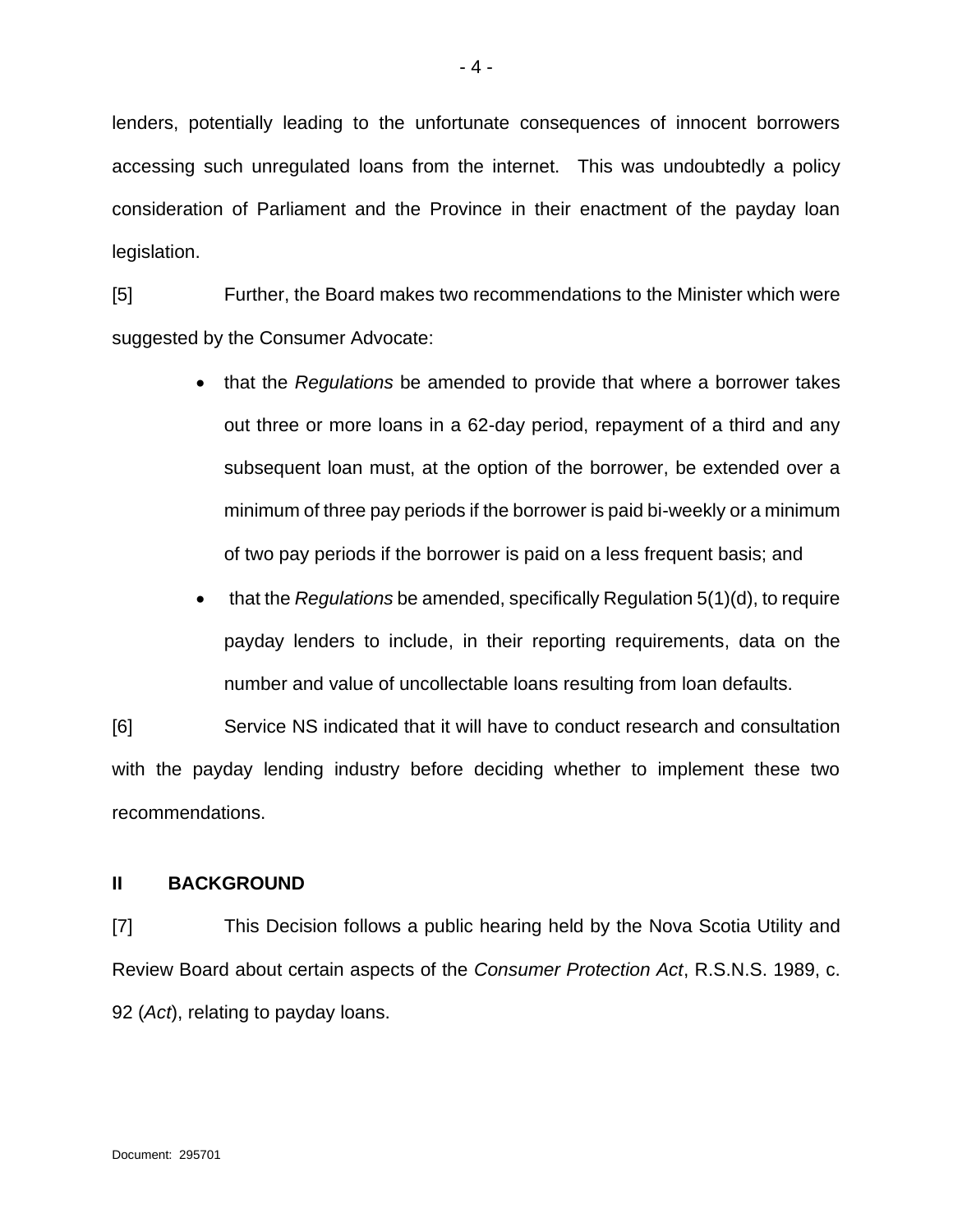[8] A payday loan is typically a small loan payable over a short term, generally on or before the customer's next payday. The *Consumer Protection Act* defines a payday loan as involving up to \$1,500 and a term up to 62 days.

[9] In addition to providing payday loans, many lenders also offer a range of other products and services such as cheque cashing, operation of bank accounts, money transfers, credit cards, debit cards, and borrowers' insurance, each of which is typically sold for a separate and additional price, over and above the stated cost of borrowing.

[10] The purpose of this hearing was to conduct a review of the Board's existing Order on payday loans made under s. 18T of the *Act* and effective February 1, 2019.

[11] The Board held its first hearing about payday loans in 2008. In its Decision, 2008 NSUARB 87 (*Payday 2008*), the Board made numerous findings, including, among others, that it should apply a Market Approach (rather than a Cost Approach) to determine the maximum cost of borrowing; that the maximum cost of borrowing be set at \$31 per \$100, inclusive of all expenses (including interest); that the maximum penalty chargeable for defaulting on a payday loan should be \$40 per loan; that 60% be the maximum interest rate that should apply, in the case of default, to any balance outstanding on a loan; and that the disclosure requirements set out in s. 18I of the *Consumer Protection Act*, together with the requirements set out in ss. 8, 9 and 18 of regulations (in draft form at the time), provided appropriate disclosure by payday lenders to borrowers as Nova Scotia embarked on a newly regulated marketplace after the legislation took effect. Also, the Board determined that it should conduct a review of its Order in two years.

- 5 -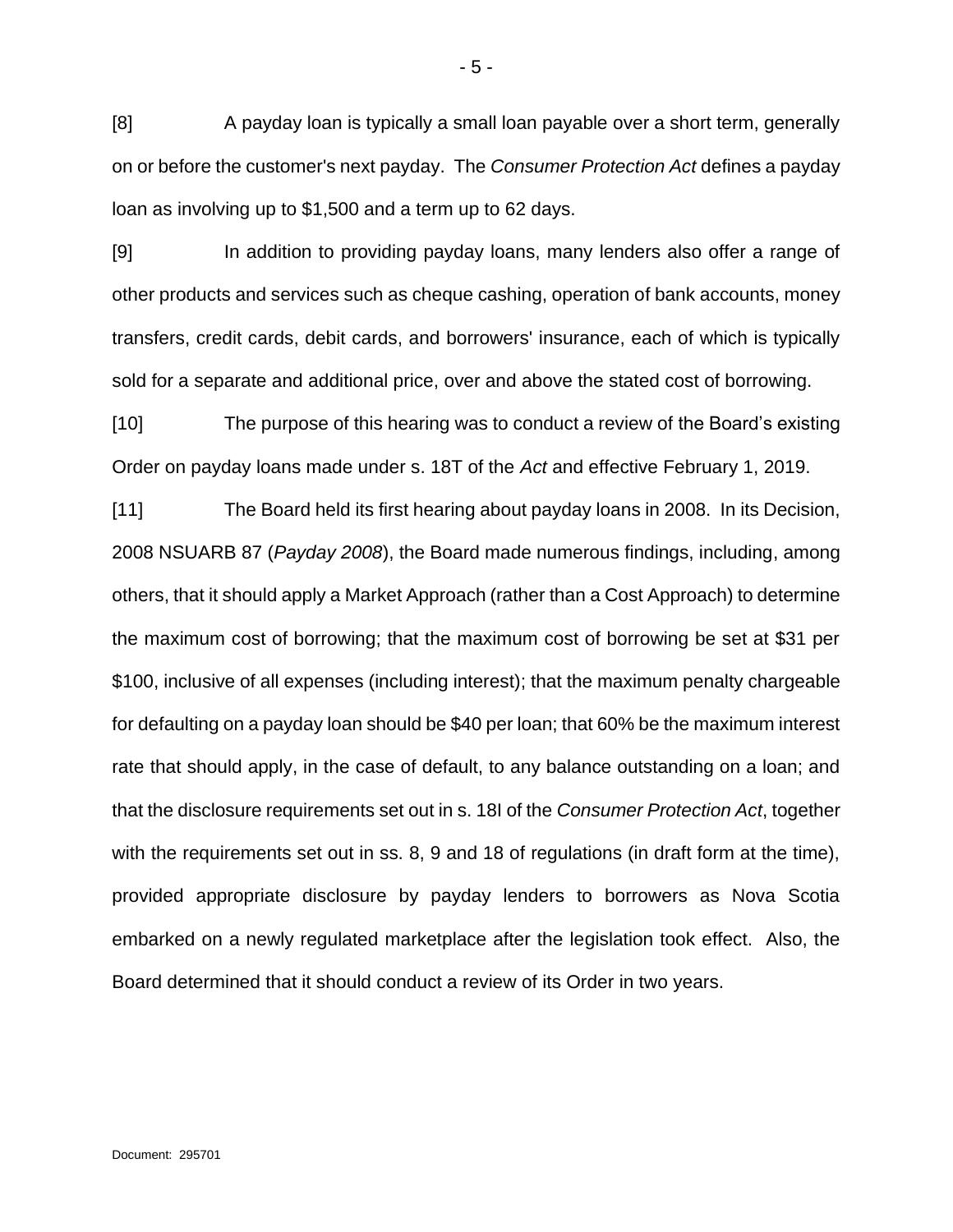[12] Nova Scotia was the first province in Canada to enact regulations respecting payday loans when it enacted the *Payday Lenders Regulations* (*Regulations*), effective August 1, 2009.

[13] The Board held its second hearing about payday loans in 2010-2011. In its Decision, 2011 NSUARB 22, the Board set the maximum cost of borrowing at \$25 per \$100, inclusive of all expenses (including interest). The Board also concluded that the disclosure requirements set out in s. 18I of the *Consumer Protection Act* and the *Regulations* were adequate, but recommended to the Minister that payday lenders be required to disclose the cost of payday loans in their advertising.

[14] Further, the Board recommended to the Minister that more data be collected about repeat loans and that the *Regulations* be amended to provide that all payday lenders file with the Registrar, on an annual basis, the following data (on a per outlet basis): the number of repeat loans, the number of customers who have taken out repeat loans, and the number of repeat loans taken out by individual customers.

[15] The Board also determined that it should review its Order in three years.

[16] In a Supplementary Decision, 2011 NSUARB 58, the Board, after reviewing submissions from the parties, made recommendations to the Minister about the regulation of online payday loans (both Decision 2011 NSUARB 22 and Supplementary Decision 2011 NSUARB 58 shall be referred to in this Decision, collectively, as *Payday 2011*).

[17] The Board held a third hearing in 2015. In its Decision, 2015 NSUARB 64 (*Payday 2015*), the Board reduced the maximum cost of borrowing to \$22 per \$100. It also recommended that the Minister consider placing restrictions on repeat and concurrent loans and require lenders to display comparisons of borrowing costs of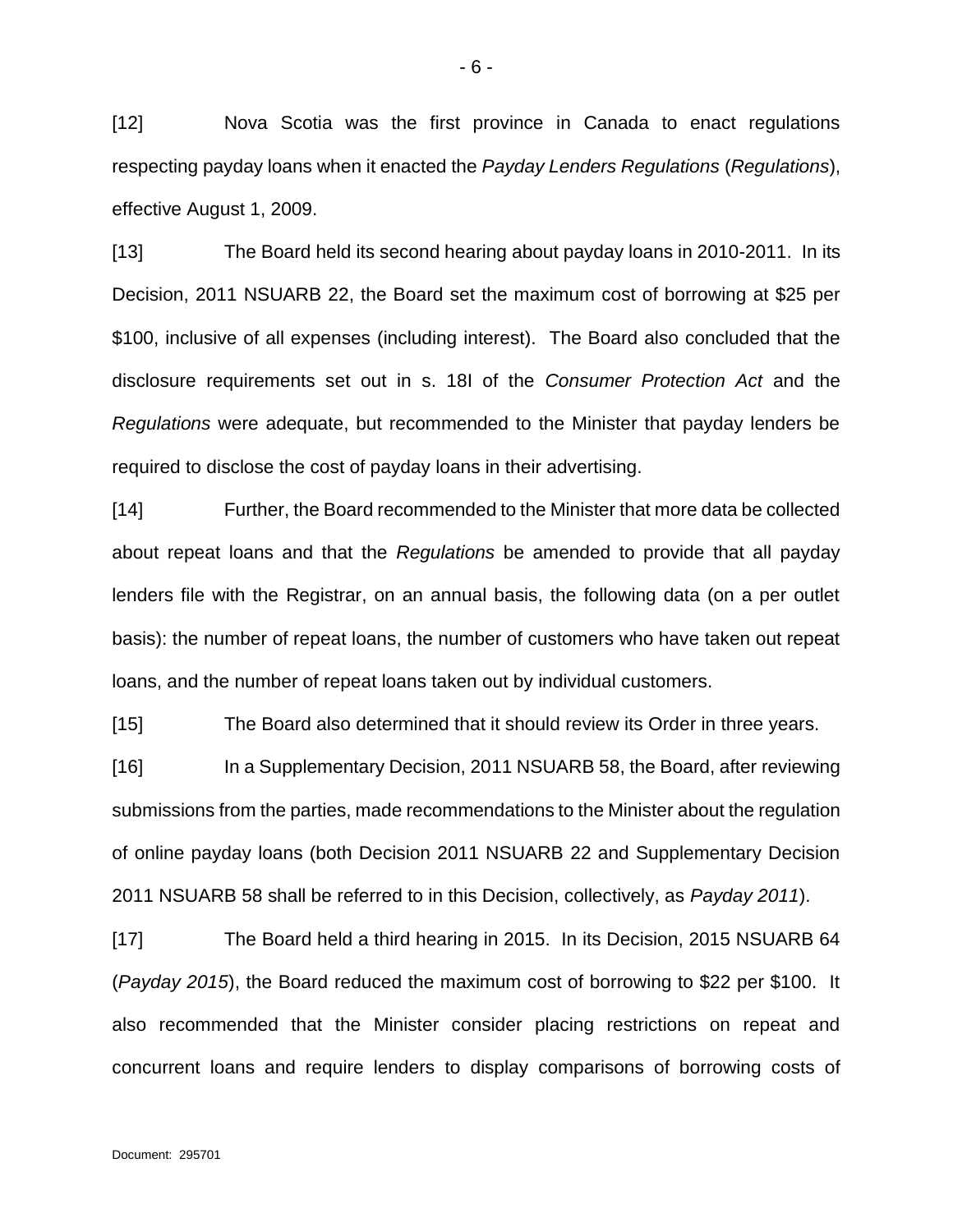alternative financial products in dollar terms. The Board also ordered that the next review occur in three years.

[18] A fourth hearing was held in 2018. In its Decision, 2018 NSUARB 215 (*Payday 2018*), the Board reduced the maximum cost of borrowing to \$19 per \$100. The Board ordered that the next review be scheduled in three years.

[19] The Province amended the *Act* in October 2017 to implement the Board's recommendation in *Payday 2015* requiring lenders to display educational materials, but the Minister did not implement the Board's recommendation to place restrictions on repeat and concurrent loans. The Department of Service Nova Scotia and Internal Services (Service NS) stated it researched the matter, but its analysis determined that implementing further restrictions, including using loan-tracking databases, was not feasible because of privacy implications and costs. The Consumer Advocate raised the issue again in *Payday 2018*, but the Board accepted the Province's ultimate decision that the *Regulations* not be amended respecting this issue for the cited reasons. However, in its decision, the Board did recommend that the *Regulations* be amended to provide that where a borrower takes out three or more loans in a 62-day period, repayment of a third and any subsequent loan should, at the option of the borrower, be extended over a minimum of three pay periods if the borrower is paid bi-weekly or a minimum of two pay periods if the borrower is paid less frequently. This recommendation was not implemented by the Minister and is addressed again later in this Decision.

[20] Starting in *Payday 2008*, through *Payday 2018*, the Board has consistently applied the market approach to determine the maximum cost of borrowing. Further, it has maintained the maximum penalty for defaulting on a payday loan at \$40 per loan and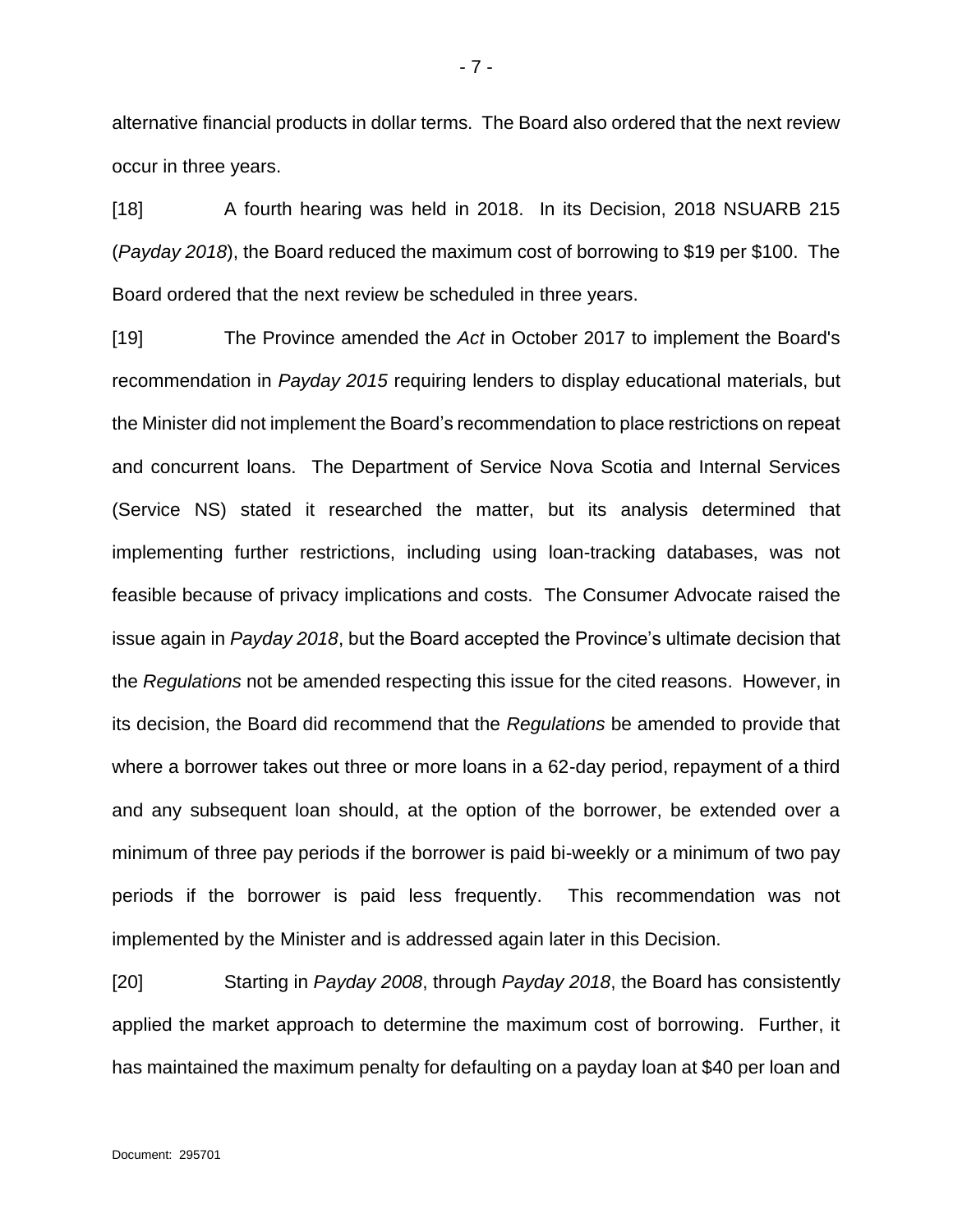the maximum interest rate at 60% (the maximum rate that can be charged under the *Criminal Code*).

- 8 -

# <span id="page-7-0"></span>**III REGULATION OF THE PAYDAY LOAN INDUSTRY**

[21] In 2007, the Parliament of Canada amended the *Criminal Code* provisions dealing with criminal rates of interest, effectively providing for the regulation of payday loans by the provinces.

[22] Because of the 2007 amendment, the provisions in s. 347 of the *Criminal Code* relating to criminal rates of interest no longer apply to payday loans in any province that enacts payday loans legislation, and is designated under s. 347.1(3):

### **Designation of province**

**347.1(3)** The Governor in Council shall, by order and at the request of the lieutenant governor in council of a province, designate the province for the purposes of this section if the province has legislative measures that protect recipients of payday loans and that provide for limits on the total cost of borrowing under the agreements. [Emphasis added]

[23] Thus, before a payday lender can benefit from the protection afforded by s.

347.1(2), subsection (3) requires the affected province to enact "legislative measures that protect recipients of payday loans and that provide for limits on the total cost of borrowing under the agreements".

# <span id="page-7-1"></span>**IV PAYDAY LOAN LEGISLATION IN NOVA SCOTIA**

[24] In 2006, Nova Scotia amended the *Consumer Protection Act* to provide for the regulation of payday loans: S.N.S. 2006, c. 25. The amendments provide for, among other things, the licensing of payday lenders (ss. 18C-18H), the information to be disclosed by payday lenders to their borrowers (ss. 18I and 18O), various provisions aimed at protecting the borrowers (ss. 18L-18N, 18Q-18R), the Board's powers to set the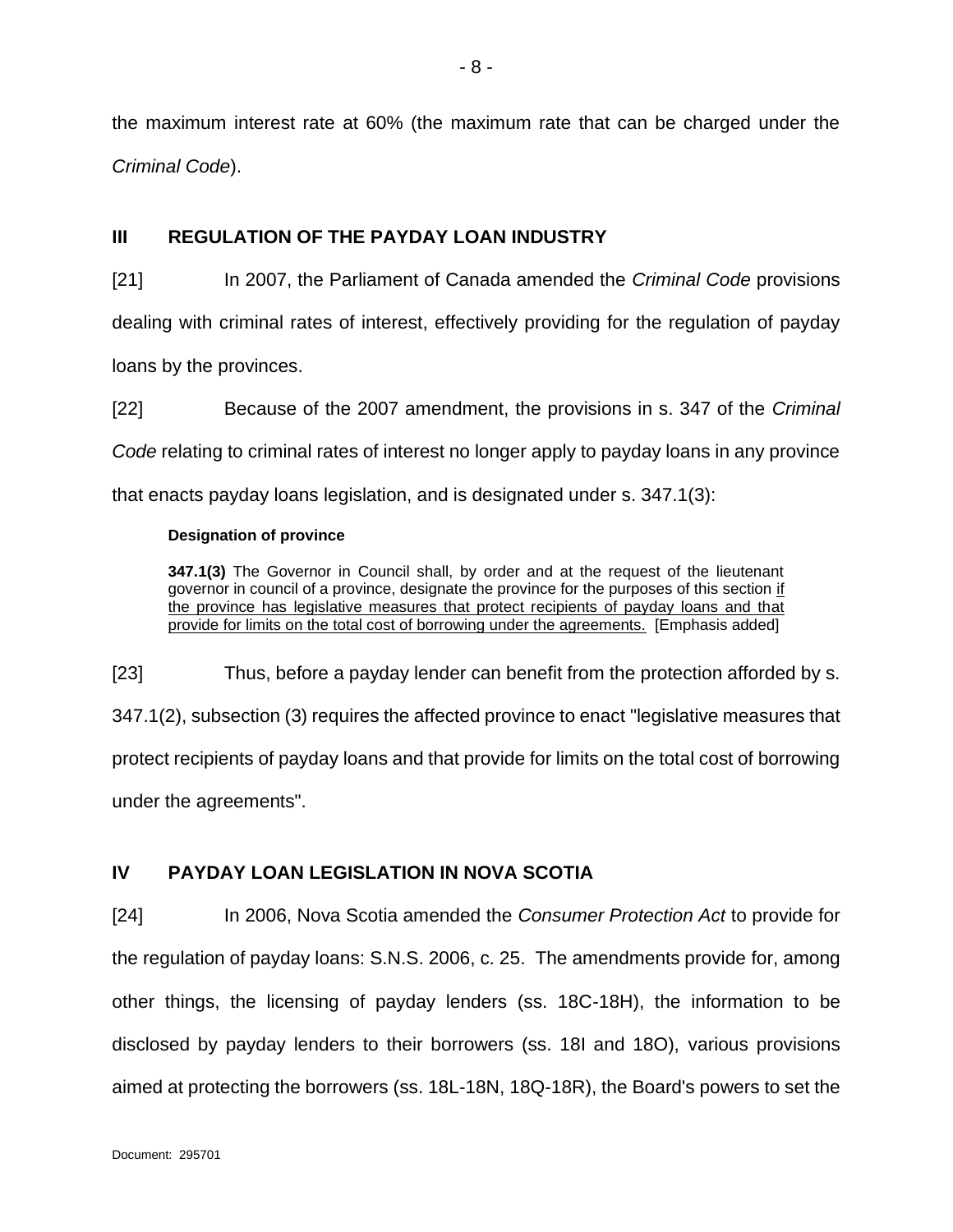maximum cost of borrowing and other charges or rates (s. 18T), a prohibition against

payday lenders charging fees or rates in excess of those set by the Board (s. 18J), the

retention of loan documentation by payday lenders (ss. 18M and 18S), as well as a broad

authority for the Governor in Council (Cabinet) to make regulations about payday lending.

[25] Two payday loan amendments to the *Consumer Protection Act* in 2006

were proclaimed in force on August 31, 2007 (i.e., ss. 18A and 18T). Section 18A defines

internet payday loan, payday lender, payday loan and rollover:

**18A** In this Section and Sections 18B to 18U,

(aa) "Internet payday loan" means a payday loan under an agreement between a borrower and a lender that is formed by Internet communications or by a combination of Internet and fax communications;

(ab) "payday lender" means a person who offers, arranges or provides a payday loan;

(b) "payday loan" means any advancement of money with a principal of one thousand five hundred dollars or less and a term of sixty-two days or less made in exchange for a postdated cheque, a pre-authorized debit or a future payment of a similar nature but not for any guarantee, suretyship, overdraft protection or security on property and not through a margin loan, pawnbrokering, a line of credit or a credit card;

(c) "rollover" means the extension or renewal of a loan that imposes additional fees or charges on the borrower, other than interest, or the advancement of a new payday loan to pay out an existing payday loan, or a transaction specified in the regulations.

### [26] The Board's powers are set out in s. 18T:

**18T(1)** In this Section, "Board" means the Nova Scotia Utility and Review Board.

**(2)** The Board shall, by order,

(a) fix the maximum cost of borrowing, or establish a rate, formula or tariff for determining the maximum cost of borrowing, that may be charged, required or accepted in respect of a payday loan;

(b) fix the maximum amount, or establish a rate, formula or tariff for determining the maximum amount, that may be charged, required or accepted in respect of the extension or renewal of a payday loan; and

(c) fix the maximum amount, or establish a rate, formula or tariff for determining the maximum amount, that may be charged, required or accepted in respect of any fee, charge or penalty that is provided for in the regulations.

**(3)** The Board may, by order, fix the maximum amount, or establish a rate, formula or tariff for determining the maximum amount, that may be charged, required or accepted in respect of any component of the cost of borrowing of a payday loan.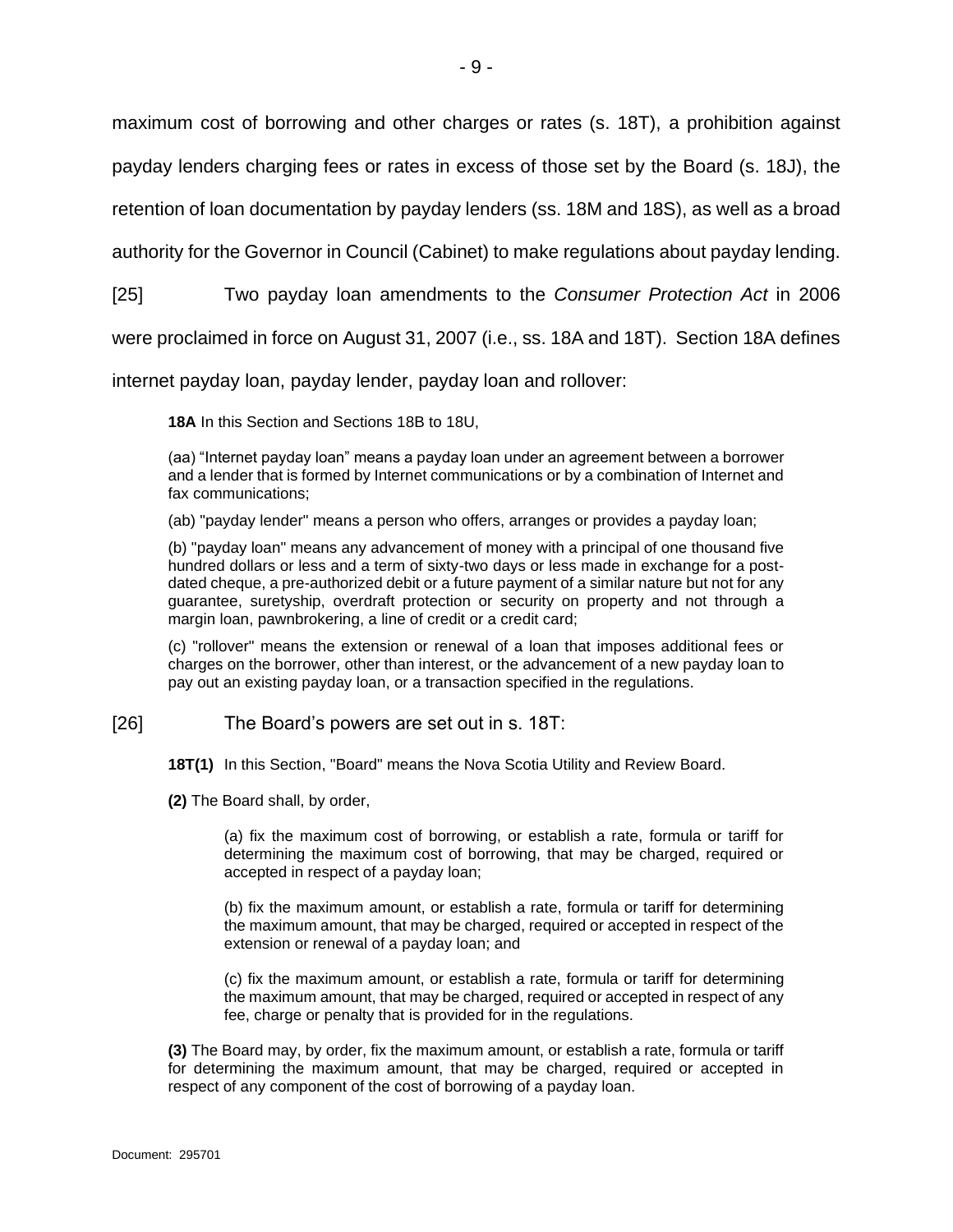**(4)** When making an order under this Section, the Board may consider

(a) the operating expenses and revenue requirements of payday lenders in relation to their payday lending business;

(b) the terms and conditions of payday loans;

(c) the circumstances of, and credit options available to, payday loan borrowers generally, and the financial risks taken by payday lenders;

(d) the regulation of payday lenders and payday loans in other jurisdictions;

(e) any other factor that the Board considers relevant and in the public interest; and

(f) any data that the Board considers relevant.

**(5)** An order made under this Section must be one that the Board considers just and reasonable in the circumstances, having regard to the factors and data considered by the Board.

**(6)** The Board shall review its existing orders under this Section at least once every three years and, after the review, the Board shall make a new order that replaces the existing orders.

**(7)** Whenever the Board is satisfied that circumstances in the payday lending industry have changed substantially, or that new evidence has come to its attention that may affect an existing order made under subsection (2) or (3), the Board may review any existing order and, after the review, the Board shall make a new order that continues, modifies or replaces the order that was reviewed.

**(8)** Before making an order under this Section, the Board shall notify the Registrar and give public notice and hold a public hearing in respect of the subject matter of the order.

**(9)** As soon as practicable after the Board makes an order under this Section, the Registrar shall give written notice of the order to every payday lender who holds a permit or whose application for a permit is under consideration by the Registrar.

**(10)** The Board may make recommendations to the Minister on matters in respect of payday loans and payday lenders.

**(11)** The *Utility and Review Board Act* applies *mutatis mutandis* to a proceeding by the Board under this Section.

[27] The remaining 2006 amendments to the *Act* (i.e., ss. 18B - 18S and s. 18U)

were proclaimed August 1, 2009.

[28] Section 18U(1) of the *Act* provides that the Cabinet may make regulations

respecting several matters relating to payday loans. The *Regulations* also took effect

August 1, 2009.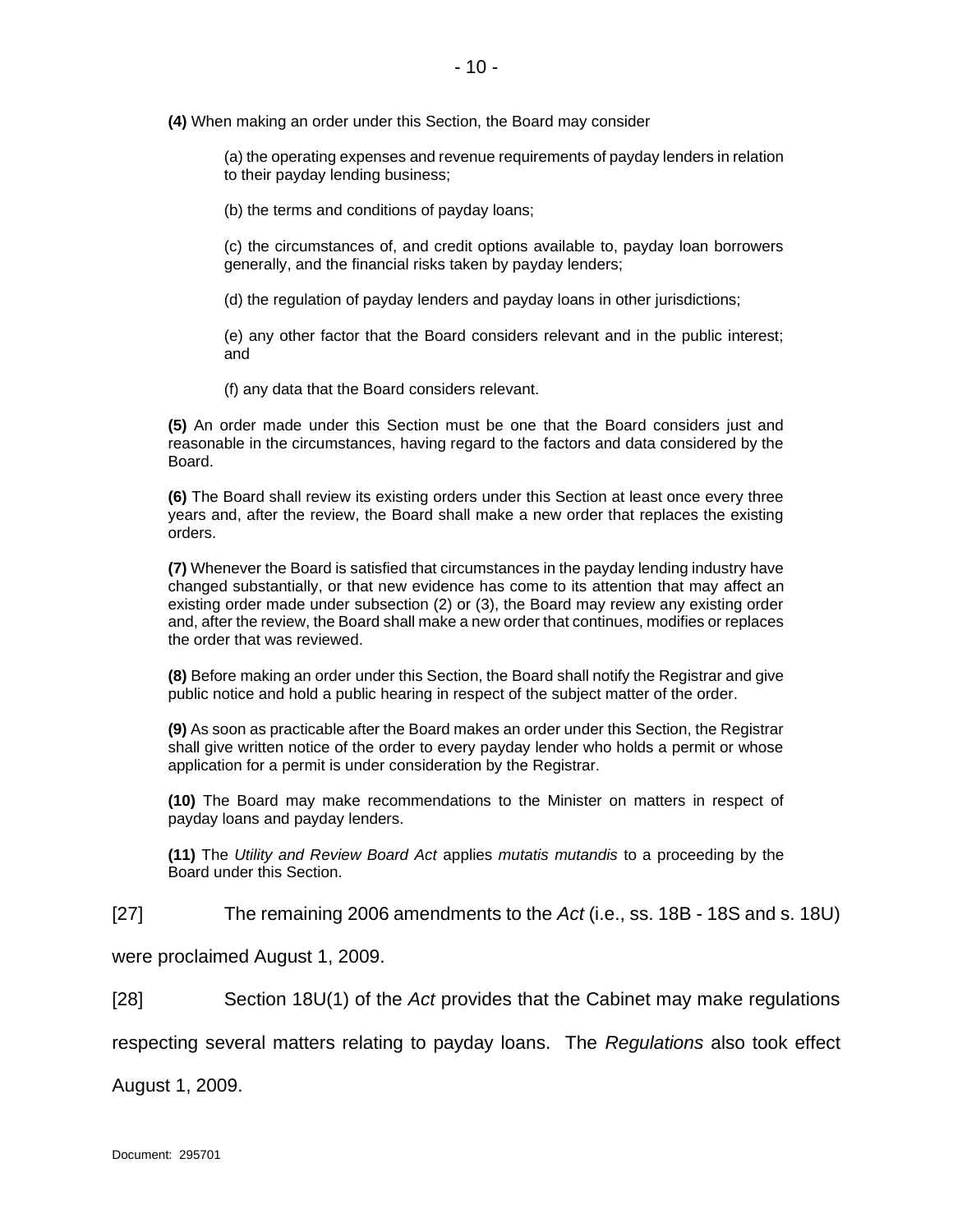[29] Following the Board's issuance of *Payday 2011*, the Cabinet amended the *Regulations* in 2011 to require the disclosure of the cost of payday loans in lenders' advertising and the collection of data from lenders about repeat loans. In 2012, the *Act* and *Regulations* were amended to allow for online payday loans provided through the internet.

[30] The Legislature amended the *Act* in October 2017 to implement some of the Board's recommendations in *Payday 2015*. Section 18HC of the *Act* was amended to remove a one-hour loan funding requirement. Payday lenders are now required to forward lending instructions on the same day the borrower enters into the loan agreement. The amending legislation also added subsections 18O(3) and (4) requiring lenders to display educational materials that are developed or approved by the Registrar of Credit, and clause 18I(la) of the *Act* requiring lenders to provide borrowers with those educational materials as part of every loan purchased.

[31] The *Regulations* contain a number of provisions, including provisions dealing with the displaying of rates and fees by payday lenders in their outlets (s. 8), the information to be disclosed by payday lenders to their borrowers (s. 9), the protection of borrowers with respect to the repayment of payday loans (ss. 10 - 17), limits on the charges that can be included in the cost of borrowing (s. 18), provisions requiring the retention of loan documentation by payday lenders (s. 22), a provision setting out the information that must accompany applications for the licensing of payday lenders (s. 5), and provisions about online payday loans (ss. 8A and 8C).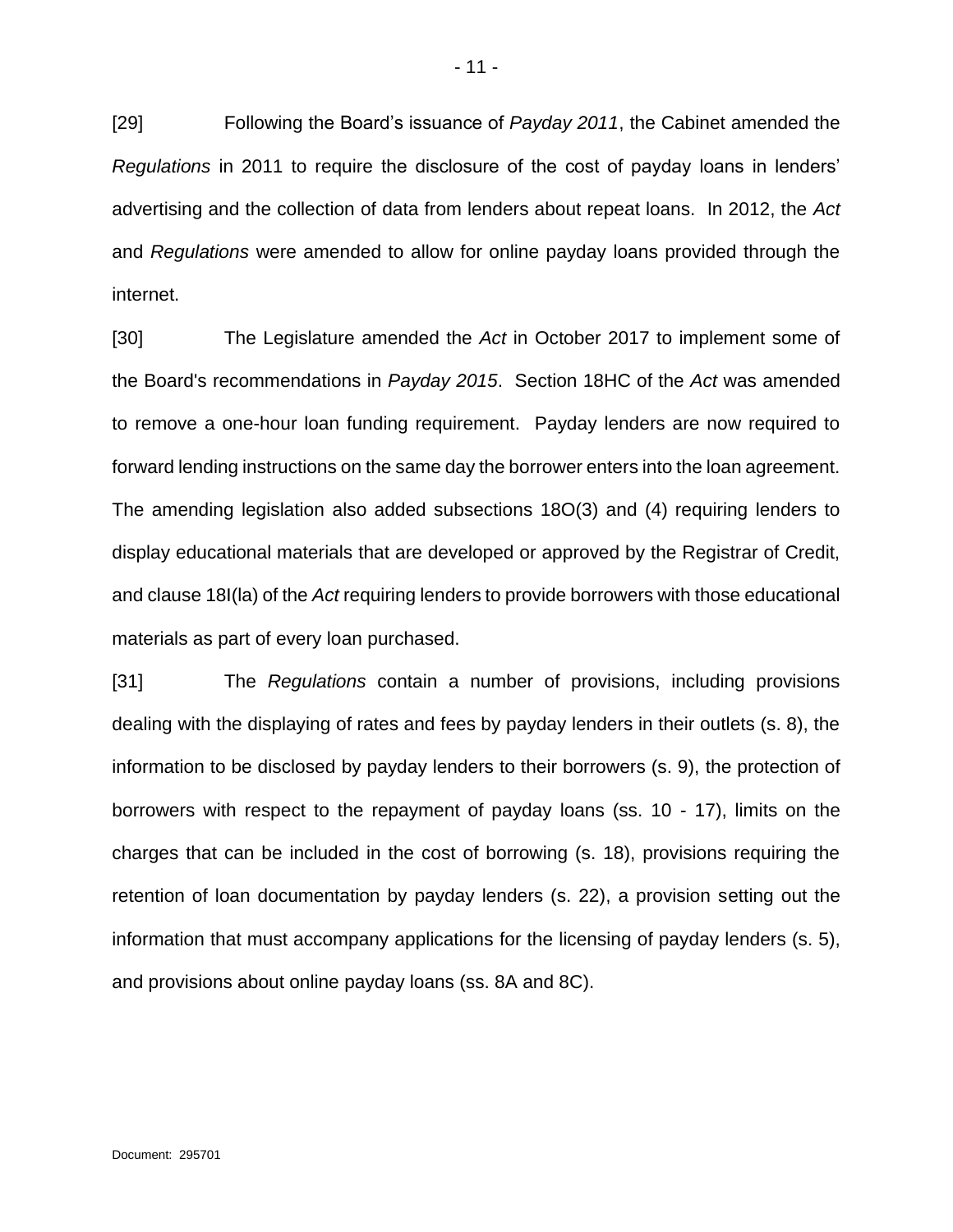## <span id="page-11-0"></span>**V PROCEEDINGS AND FORMAL INTERVENORS**

[32] By Hearing Order issued November 23, 2021, the Board directed that a hearing be conducted for this matter and established a timeline for the filing of requests for formal standing, the filing of evidence and information requests, the filing of letters of comment by the public and requests to speak at the evening session and the scheduling of the hearing.

[33] The Notice of Public Hearing was published in the Chronicle Herald and the Cape Breton Post on November 27 and December 1, 2021. Further to s. 18T(8) of the *Consumer Protection Act*, the Board also advised the Registrar of Credit about the hearing by letter dated November 23, 2021.

[34] Following submissions from the formal intervenors, the Board set out a Final Issues List which specifically identified those matters which would be the focus of the public hearing. Three formal intervenors appeared at the Public Hearing: the Canadian Consumer Finance Association (CCFA), represented by Patty P. Ko; the Consumer Advocate, David J. Roberts, LL.B.; and Service Nova Scotia and Internal Services (Service NS), represented by Jeremy P. Smith, LL.B. and Kelly L. Wyer.

[35] The Consumer Advocate called Michael Gardner, of Gardner Pinfold Consultants Inc., as a witness, who was qualified by the Board to testify as an expert able to provide opinion evidence on economic and policy analysis in the fields of regulated industries and public administration.

[36] The CCFA, formerly known as the Canadian Payday Loan Association (CPLA), is a federally incorporated not-for-profit association "whose mandate includes working with government on development and implementation of balanced regulation that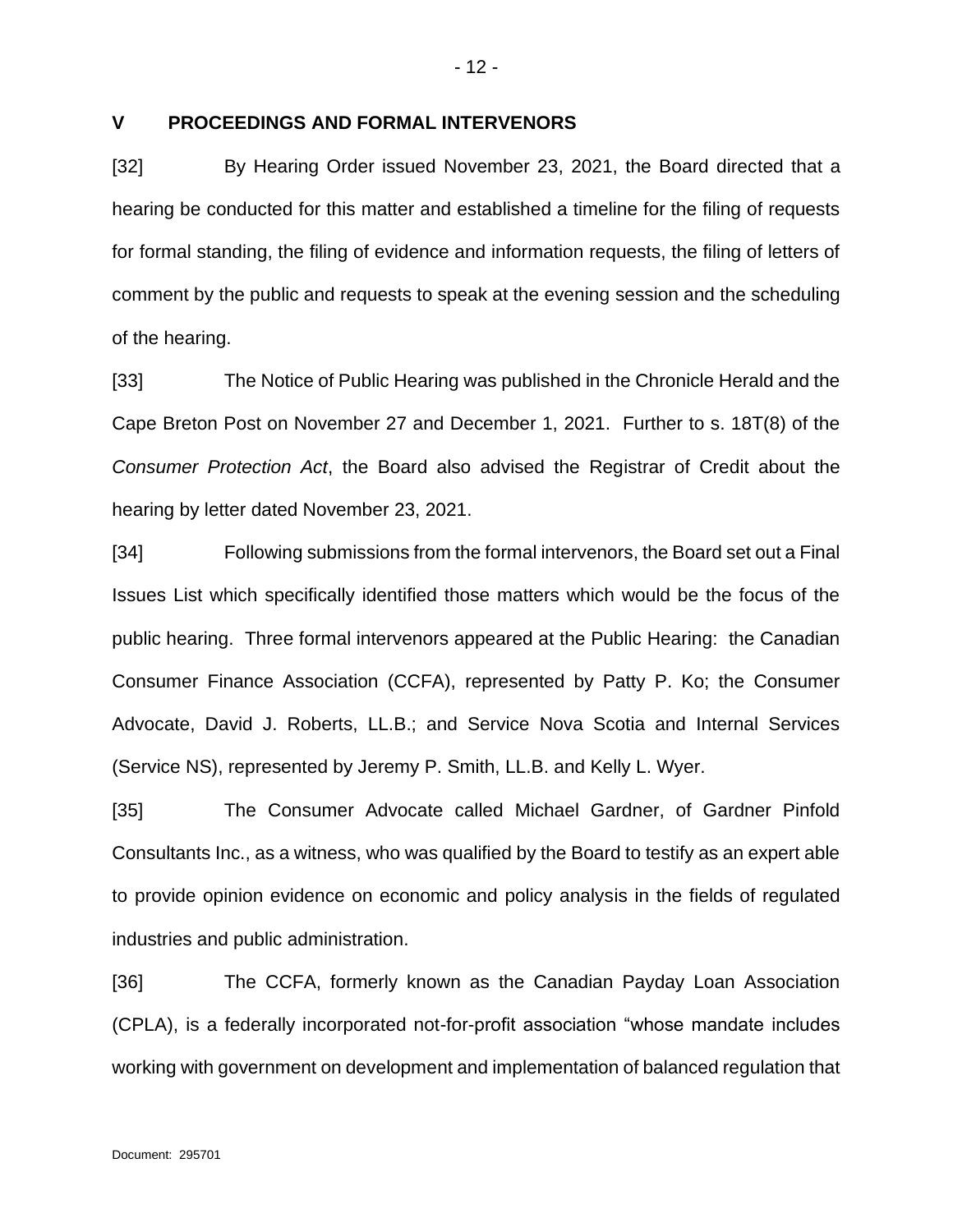allows for a viable industry and protects consumers". It confirmed at the hearing that it changed its name to better reflect the range of financial services it offers to its clients. The CCFA represents six companies with 762 retail outlets and licensed internet lenders across Canada. It represents five CCFA members in Nova Scotia which have 27 retail outlets and internet lending licenses. The CCFA has had extensive and ongoing meetings with officials in every province across Canada. It also participated as an intervenor under its former name (i.e., the CPLA) and presented evidence in all prior payday loan hearings conducted by the Board.

[37] Service NS is responsible for administration of the *Consumer Protection Act* and the *Regulations* pertaining to payday loans. At the request of the Board, Service NS filed the list of payday lenders holding permits to conduct business in Nova Scotia, copies of sample loan documentation filed by such payday lenders with Service NS, and, on a confidential basis, data on a "per outlet" basis about the number of loans granted, the average size of loans, the number of defaults, the number of repeat loans, and the number of customers taking out repeat loans.

### <span id="page-12-0"></span>**(a) Letters and Public Speakers**

[38] The Notice of Hearing invited members of the public to send letters of comment to the Board or appear at the hearing in a public session. The Board received 31 letters of comment. Four people also registered to speak at the public session, including Alex Dumaresq, Dean Tupper, Dr. Michael Bradfield and Patrick Mohan.

[39] Most of the 31 letters of comment opposed high rates charged by payday lenders in Nova Scotia, or the payday loan industry in general. Many of the letters were the same form letter, sent and signed by different people.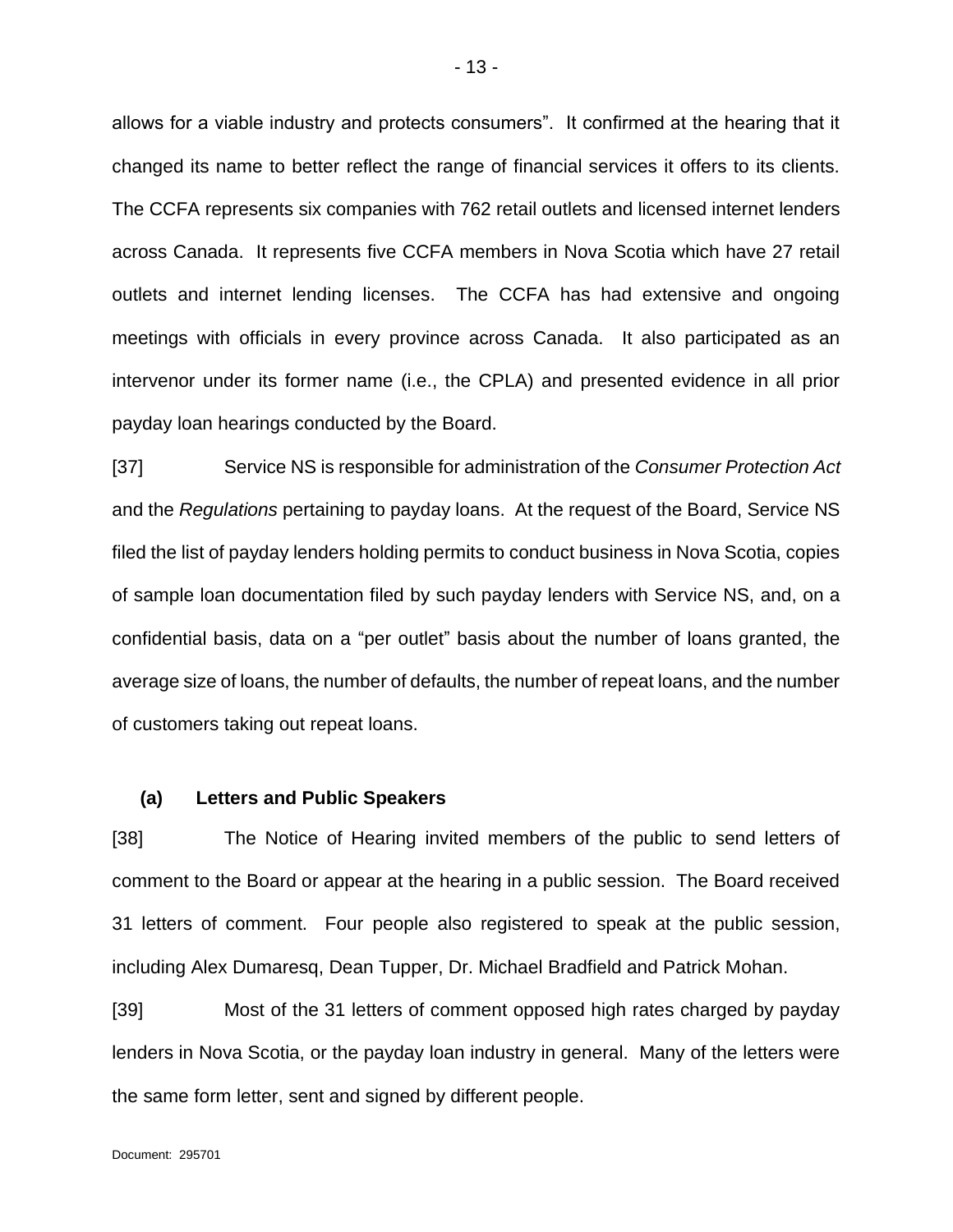- [40] These letters shared one or more of the following three requests:
	- 1. Lower the maximum cost of borrowing dramatically. Some letters suggested it should be lowered to the maximum allowed under the *Criminal Code*, 60% per annum, while others suggested 35% per annum, as was implemented in Quebec.
	- 2. Abolish payday loans, or recommend Government disallow them.
	- 3. Replace payday loans with policies and products that work to reduce poverty, including cheaper micro-credit options.

[41] In addition to the three main themes noted above, several of the letters suggested that the default rate be lowered, that the Market Approach does not work, and that the disclosure requirements for payday loans are inadequate compared to other short-term credit products.

[42] Three of the speakers at the hearing, Alex Dumaresq, Dean Tupper, and Dr. Michael Bradfield, were generally against payday loans in Nova Scotia and reiterated much of what is in the letters of comment.

[43] Dr. Bradfield also noted that he believes the Board's role is to protect the consumers, not the industry, and as such, the sustainability of the lenders should not be a determining factor in setting the maximum cost of borrowing.

[44] The fourth speaker, Mr. Mohan, spoke in favour of the industry. He is President of the Independent Payday Loan Association of Canada (IPLAC), which was described in an earlier hearing as a non-profit association representing "short term lending organizations who are operator owned, Canadian owned and reflect the values of responsible lending". Its mandate also includes "working with governments across the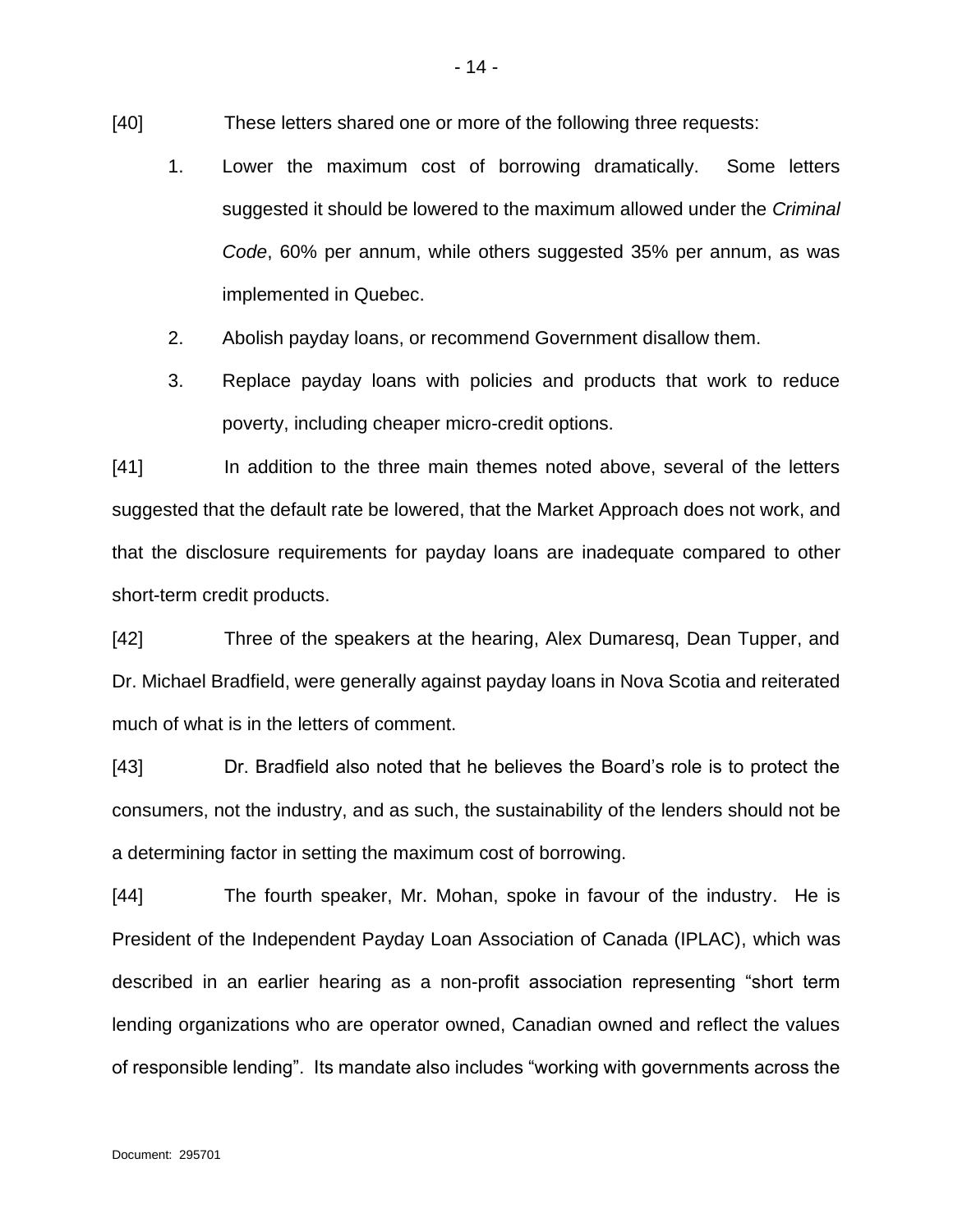country on development and implementation of balanced regulation that allows for a viable industry and protects consumers". IPLAC represents over 50 Independent Payday Loan operations with over 100 store fronts located across Canada. Mr. Mohan confirmed at the hearing that he owns and operates four retail outlets in Nova Scotia under the Money Direct brand, who are members of the association. He described IPLAC as representing the "little guy", including "Mom and Pop" operators.

[45] He noted that current rates are not adequate and suggested higher rates may be required for the industry to survive. He noted a 2004 Ernst and Young study in Ontario determined an appropriate rate was \$21 per \$100 borrowed, and that the current \$15 applied in other jurisdictions was not based on evidence nor was it a market rate in any jurisdiction before being implemented.

[46] Mr. Mohan also noted that if the industry can't survive, the market would then be serviced by unregulated online lenders, which could leave customers worse off than with a sustainable regulated industry.

[47] In response to a question posed to Ms. Ko earlier in the hearing, Mr. Mohan addressed the issue of default fees and confirmed that in addition to borrowers being charged by their bank for a non-sufficient funds (NSF) charge, payday lenders are also charged a fee from the Bank when borrowers default on a payment.

[48] As part of their final arguments, the Consumer Advocate and Service NS included their position on the letters of comment and the public speakers. The CCFA addressed some of the concerns from the letters, such as lowering the cost of borrowing, but did so indirectly.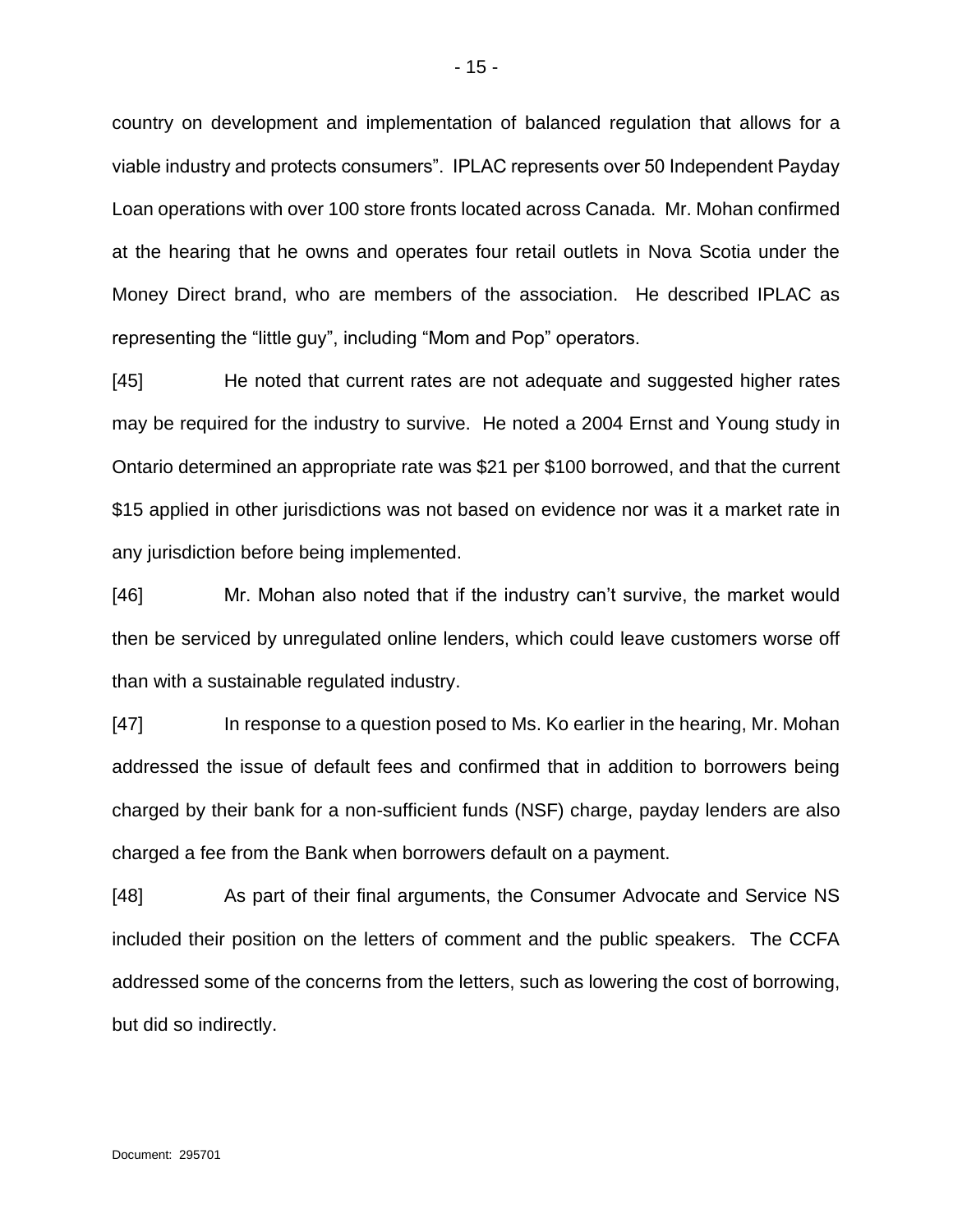[49] In the Consumer Advocate's final submission, he noted that many of the concerns brought forward in the letters of comment, which questioned the legitimacy of payday loans or asked for the prohibitions from the *Criminal Code* for payday lending to be ended, are matters beyond the mandate of the Board under the current *Regulations*.

[50] The Consumer Advocate also suggested that the Board dismiss Mr. Mohan's request to increase the maximum cost of borrowing as he did not intervene in the matter nor provide any supporting evidence.

[51] In its closing submission, Service NS addressed some of the common points made in the letters of comment. With regards to having the industry "shut down", Service NS highlighted the following statement made by the Board in its *Payday 2018* decision:

[119] … the elimination of the regulated payday loan industry in Nova Scotia would reduce available options of short term credit for consumers, and would increase the presence of unscrupulous and unregulated lenders, particularly unlicensed online lenders. Evidence was presented at the hearing about the unfortunate consequences of innocent borrowers accessing such unregulated loans from the internet. This was undoubtedly a policy consideration by Parliament and the Province in their enactment of the payday loan legislation.

[52] Service NS further noted that requests for alternative ways to reduce reliance on payday lenders are outside of Service NS's authority under the *Consumer Protection Act*. Service NS stated that it is looking into options, such as improving financial literacy initiatives, to reduce repeat borrowing.

[53] In its closing submission, the CCFA stated that the maximum cost of borrowing should remain at \$19 per \$100, as the industry is sustainable at that rate. It was also noted that the market has plateaued and no longer attracts new entrants at this rate.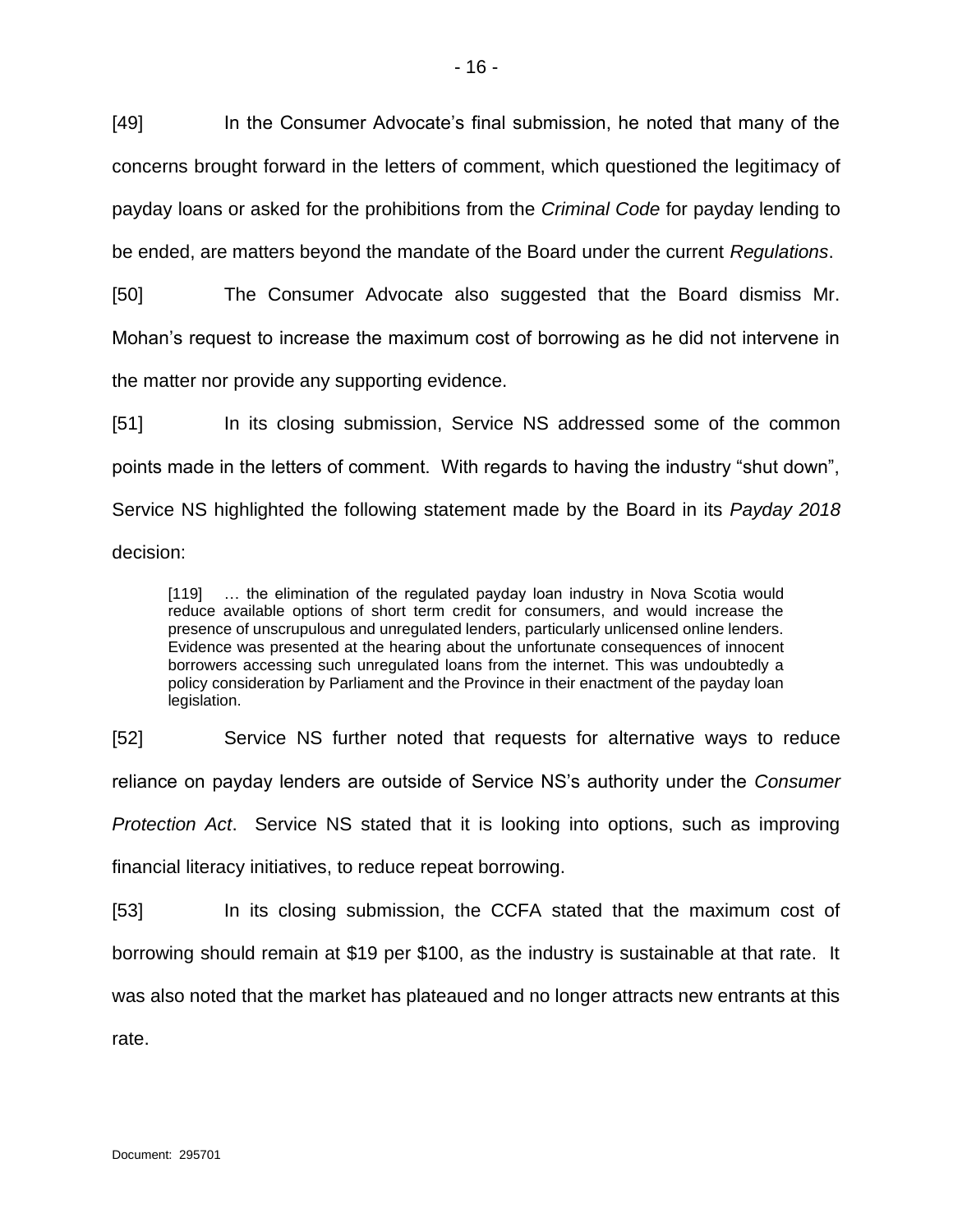# <span id="page-16-0"></span>**VI ISSUES**

- [54] The Final Issues List established by the Board for this hearing is as follows:
	- (a) the cost of borrowing currently charged by different payday lenders in Nova Scotia;
	- (b) comparison of payday regulations in the Province, including limits on the maximum cost of borrowing, with other jurisdictions;
	- (c) whether the Market Approach remains the methodology to be used by the Board in making its determination of the maximum cost of borrowing;
	- (d) whether the Board should vary the existing maximum cost of borrowing set at \$19 per \$100;
	- (e) whether the Board should vary the existing maximum fee, charge or penalty chargeable on default set at \$40 per loan;
	- (f) whether the Board should vary the existing limit on the maximum interest rate chargeable on a payday loan set at sixty percent (60%);
	- (g) the adequacy of the existing disclosure requirements imposed upon payday lenders under the *Regulations;*
	- (h) whether the Board should recommend regulations to control the provision of repeat and concurrent loans to borrowers by lenders;
	- (i) the scheduling of the next review to be conducted by the Board; and
	- (j) any other issue the Board is asked to take into account under the *Regulations.*

### <span id="page-16-1"></span>**VII ANALYSIS AND FINDINGS**

# <span id="page-16-2"></span>**(a) The cost of borrowing currently charged by different payday lenders in Nova Scotia**

[55] Before beginning its analysis of the issues, the Board considers it useful to

review the cost of borrowing currently being charged by different payday lenders in the

Province.

[56] Michael Gardner, in his report for the Consumer Advocate, stated that payday lenders in Nova Scotia uniformly charge the maximum fee of \$19 per \$100 loan. He commented that this is the highest in Canada, with the exception of \$21 per \$100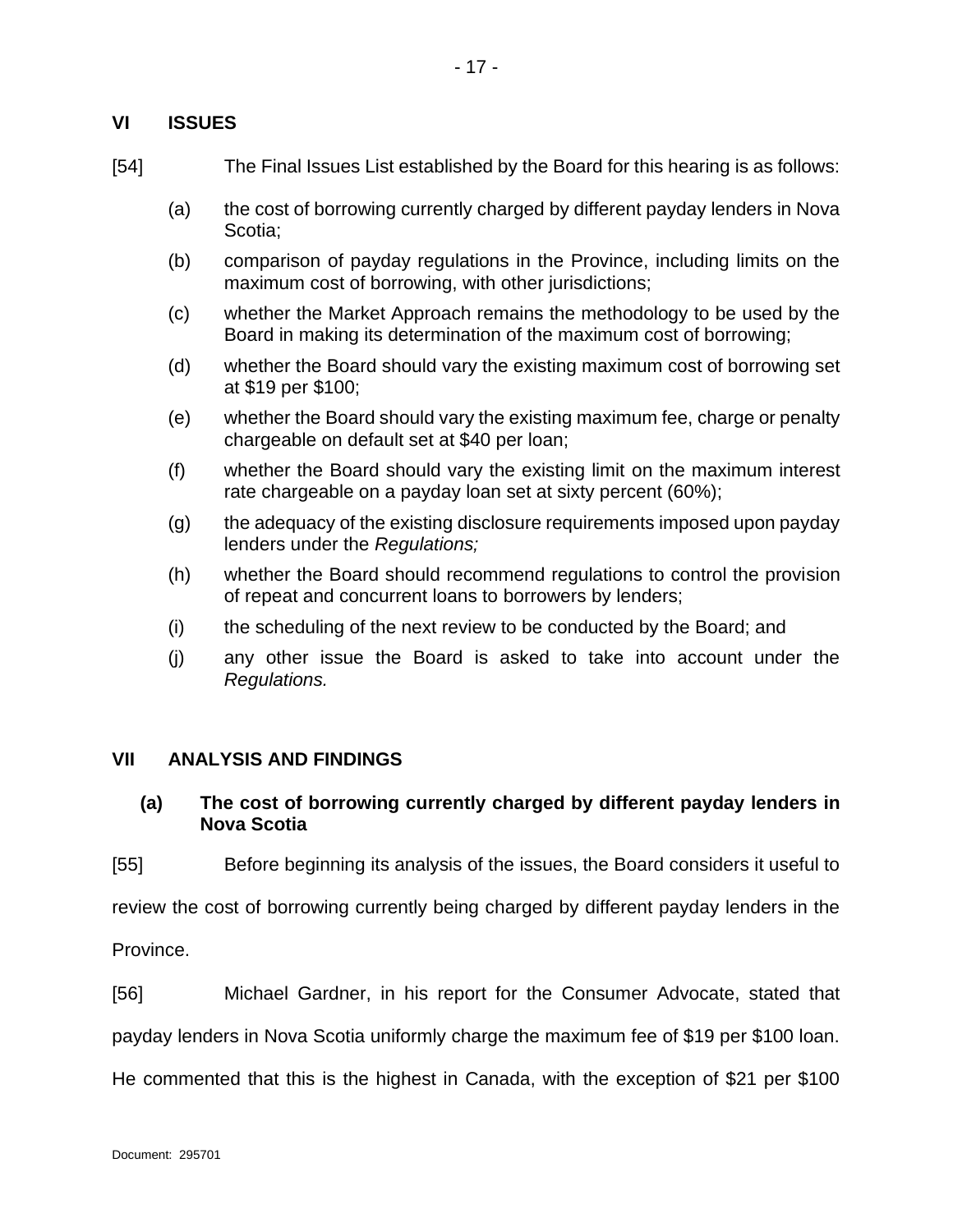charged in Newfoundland and Labrador. This data was not challenged by any of the parties.

# <span id="page-17-0"></span>**(b) Comparison of payday regulations in the Province, including limits on the maximum cost of borrowing, with other jurisdictions**

[57] In making an order fixing the cost of borrowing for a payday loan, s. 18T(4)(d) provides that the Board may consider "the regulation of payday lenders and payday loans in other jurisdictions".

[58] The information provided by Service NS and the Consumer Advocate about payday loan rates and regulations in other provinces was compiled by the Board in the following table:

|                              | Cost per<br><b>Hundred</b> | <b>Default Fee</b>   | <b>Maximum Interest</b><br>on Arrears | <b>Maximum Loan</b><br><b>Based on Borrower's</b><br><b>Net Pay</b> |  |
|------------------------------|----------------------------|----------------------|---------------------------------------|---------------------------------------------------------------------|--|
| Nova Scotia                  | \$19.00                    | \$40.00              | 60% per annum                         | \$1,500                                                             |  |
| <b>British Columbia</b>      | \$15.00                    | \$20.00              | 30% per annum                         | 50%                                                                 |  |
| Alberta                      | \$15.00                    | \$25.00              | 30% per annum                         | \$1,500                                                             |  |
| Saskatchewan                 | \$17.00                    | \$25.00              | 30% per annum                         | 50%                                                                 |  |
| Manitoba                     | \$17.00                    | \$20.00              | 30% per annum                         | 30%                                                                 |  |
| Ontario                      | \$15.00                    | \$25.00              | 60% per annum                         | 50%                                                                 |  |
| <b>Prince Edward Island</b>  | \$15.00                    | Reasonable<br>charge | 60% per annum                         | \$1,500                                                             |  |
| <b>New Brunswick</b>         | \$15.00                    | \$20.00              | 30% per annum                         | 30%                                                                 |  |
| Newfoundland and<br>Labrador | \$21.00                    | \$20.00              | 2.5% per month                        | 50%                                                                 |  |
| Quebec                       | N/A                        |                      |                                       |                                                                     |  |

[59] Service NS indicated that Quebec has decided not to regulate payday loans *per se*. Instead, it has limited the annual interest rate on payday loans to 35%, which has "ultimately curtailed the operation of payday lenders in the province."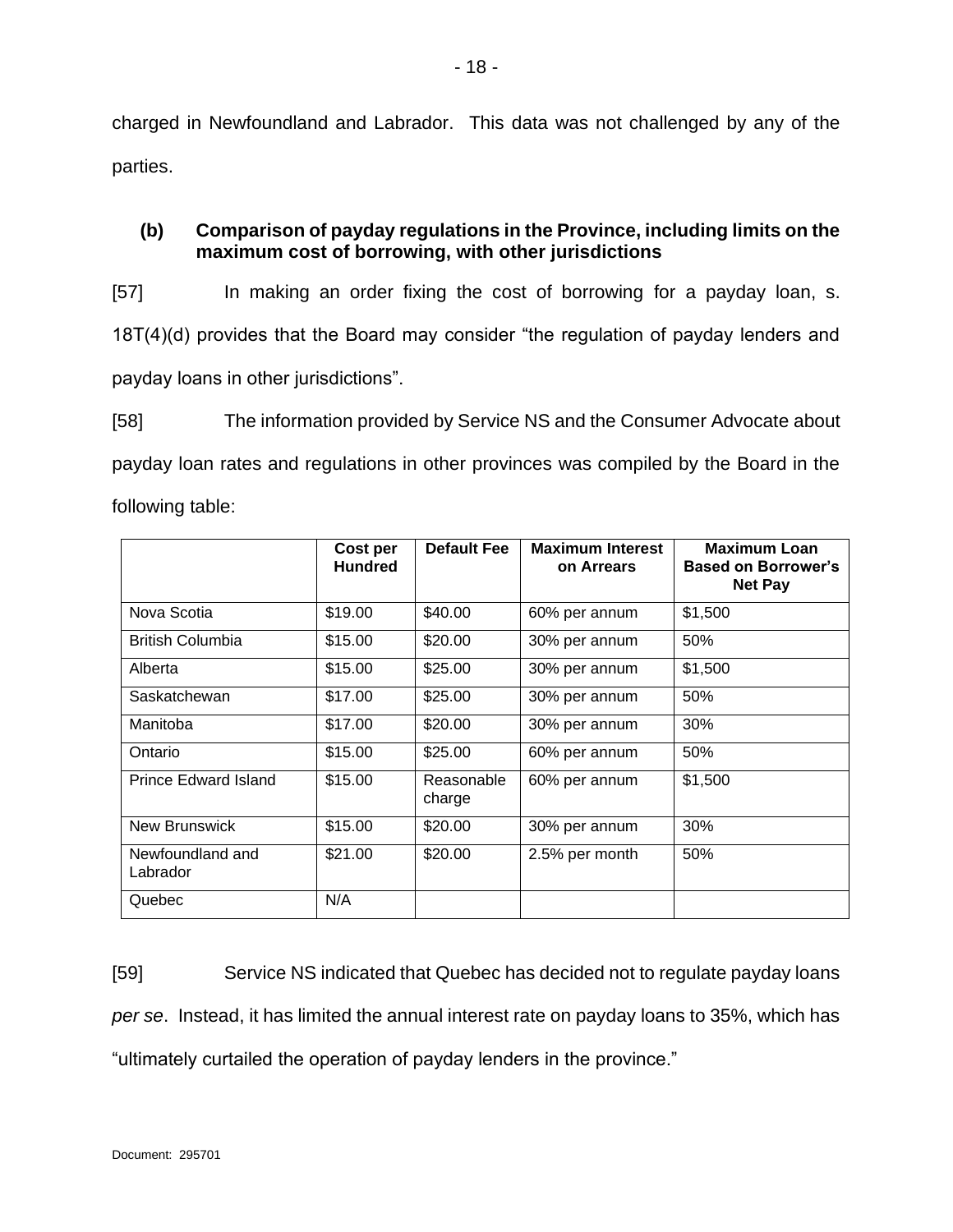[60] Most, if not all, other provinces that have regulated the payday loan industry have included provisions in their legislation about online lenders.

[61] Nova Scotia requires, as a licensing condition, that payday lenders track and submit aggregated data respecting their payday lending activities. Mr. Gardner indicated that British Columbia also requires the filing of similar data.

# <span id="page-18-0"></span>**(c) Whether the Market Approach remains the methodology to be used by the Board in making its determination of the maximum cost of borrowing**

[62] In *Payday 2008,* the Board thoroughly reviewed the methodology it should adopt to set the maximum cost of borrowing. It reviewed the Cost Approach and the Market Approach. The term Cost Approach refers to the model commonly used for the regulation of public utilities. It involves determining the reasonable cost of providing a service (including capital and operating expenses) and then applying whatever rate of return on capital the Board deems reasonable in the circumstances. Several experts testified before the Board on the issue.

[63] The Board, in that proceeding, concluded it should adopt the Market

Approach:

[275] The Board rejected the Cost Approach as a methodology for determining the maximum cost of borrowing. It involves the collection of cost data from payday lenders operating in the payday market. The Board finds that the Cost Approach would pose difficulties in developing a standardized format to obtain reliable and meaningful cost data from different lenders and would also greatly increase the cost of the regulatory environment for the payday lending market. This would involve significant costs for payday lenders in terms of compliance with such a regulatory scheme and increase the cost of monitoring by government. In the end, these costs would ultimately have to be borne by the consumers.

…

[279] Further, based on its review, the Board must set a maximum cost of borrowing that recognizes the different business models that exist in the marketplace, in addition to those that may choose to enter in the future. This will help to ensure that consumers will continue to be offered a range of different products and services.

[2008 NSUARB 87 (CanLii)]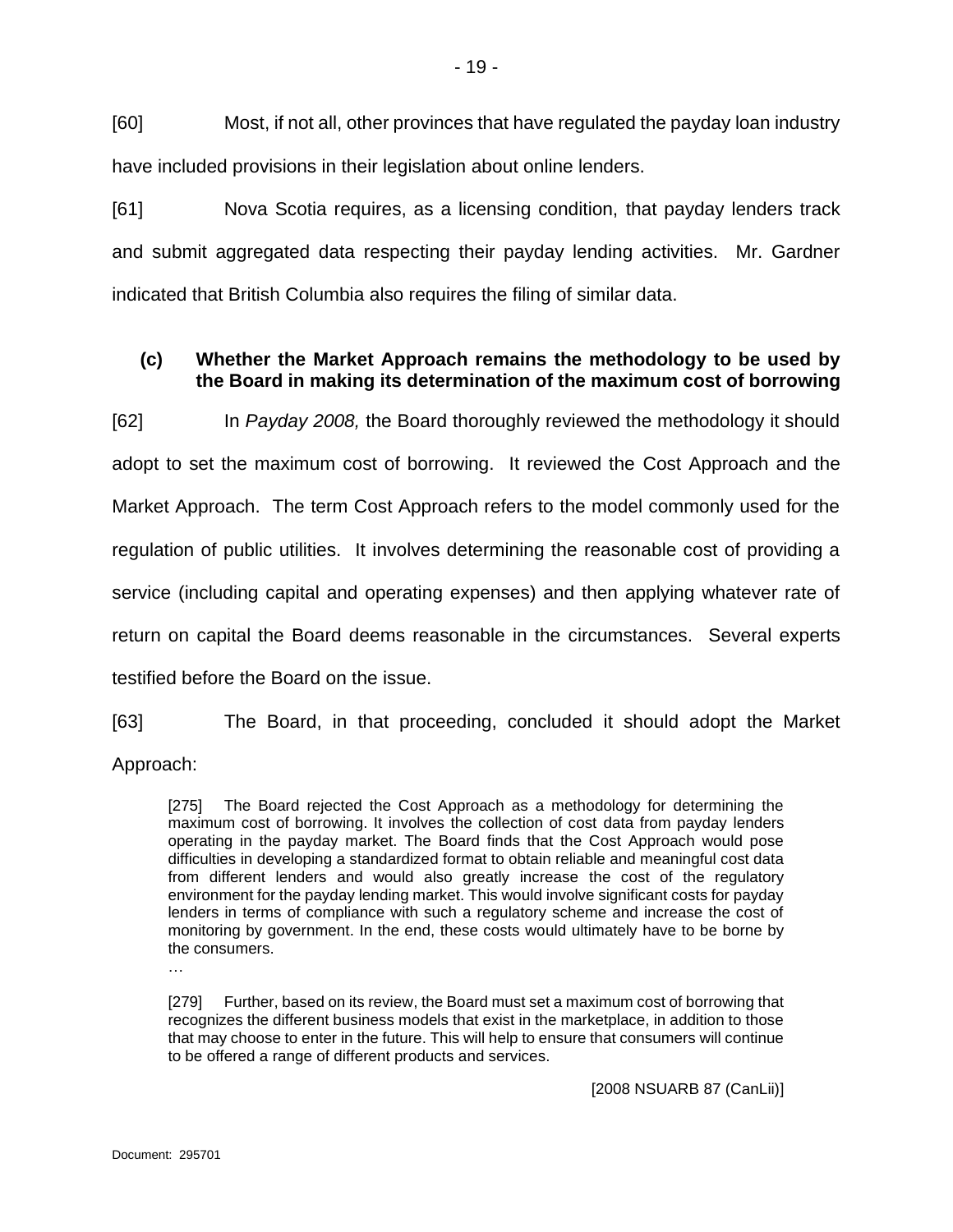[64] The *Payday 2008* finding on the use of the Market Approach was confirmed in *Payday 2011, Payday 2015* and *Payday 2018*.

[65] In this proceeding, Mr. Gardner, on behalf of the Consumer Advocate, states that, in theory, the Market Approach to price setting is determined by supply and demand for payday loans and that, over time, the market price would be driven down as payday loan providers become more efficient. This would lead to lower costs that would be passed on to the borrower, who is looking for the lowest price. Mr. Gardner asserts that the current payday loan market does not conform to competitive forces because payday lenders have pricing power that enables them to charge the maximum amount allowable without losing market share. He contends that "The evidence indicates that the maximum regulated cost is a floor, not a ceiling below which price competition takes place."

[66] Mr. Gardner claims that "The market was from the outset characterized by a high level of corporate concentration; three to four companies accounted for a high percentage of total output." Mr. Gardner offers comparisons to other Canadian markets, where the price for a payday loan is less, as proof that payday loans in Nova Scotia are not competitively determined. He notes that the same few companies dominate these markets "offering the same products from the same kinds of storefront outlets", where the price is set by regulation.

[67] Mr. Gardner considers that the Market Approach has not worked in Nova Scotia because payday lenders are not competing on price. He identifies that non-price competition has been the means by which payday lenders have attracted customers and secured their market share. Given the absence of price competition in Nova Scotia, Mr.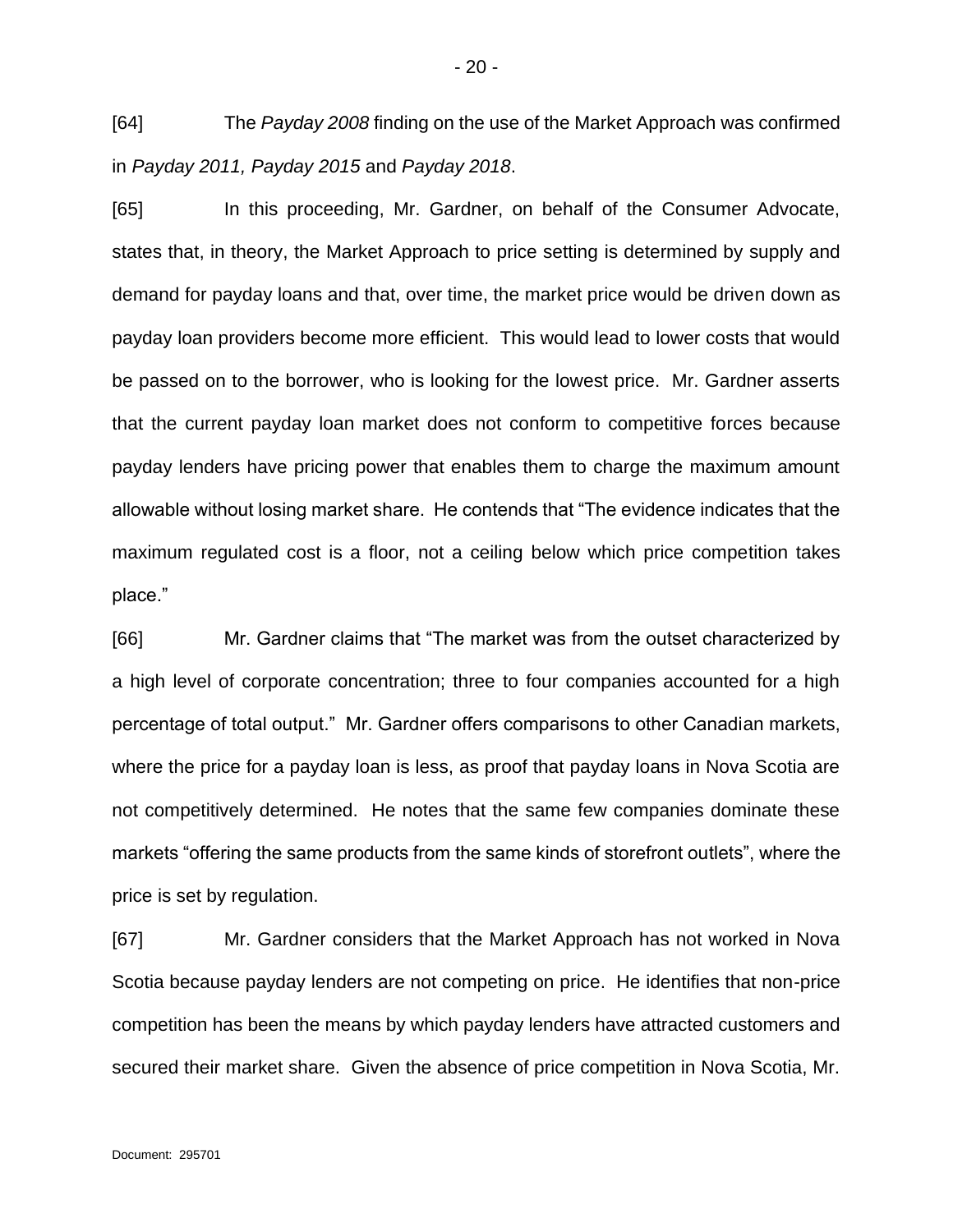Gardner proposes that the Board determine the maximum cost of borrowing using one of the following two approaches:

- 1. A Cost-based Approach where market data is used to establish a price and periodically updated.
- 2. A Comparative Approach that applies the regulated cost from other jurisdictions with similar industry and borrower characteristics.

[68] Mr. Gardner recommended that the Board adopt a Comparative Approach for setting the maximum cost of borrowing following the examples of other provinces with similar industry and borrower characteristics. The Consumer Advocate considers that "A Comparative Approach, based on cost limits enforced in other jurisdictions in the country, would approximate a market determined result".

[69] The CCFA asserts that the Market Approach to setting the maximum cost of borrowing should continue to be used. The CCFA submits that due to the risky nature of payday lending and the high costs of operating "it is only fair and reasonable for the Board to consider the maximum rate of borrowing using the market perspective." However, the Board considers the CCFA's submission did not demonstrate a clear link between the level of risk or operating costs in this market to the appropriateness of maintaining a Market Approach or to the unsuitability of following an alternate approach to setting the maximum cost of borrowing. The CCFA offered that even if the Board did not fully apply a Market Approach, market forces should be considered when setting the maximum cost of borrowing.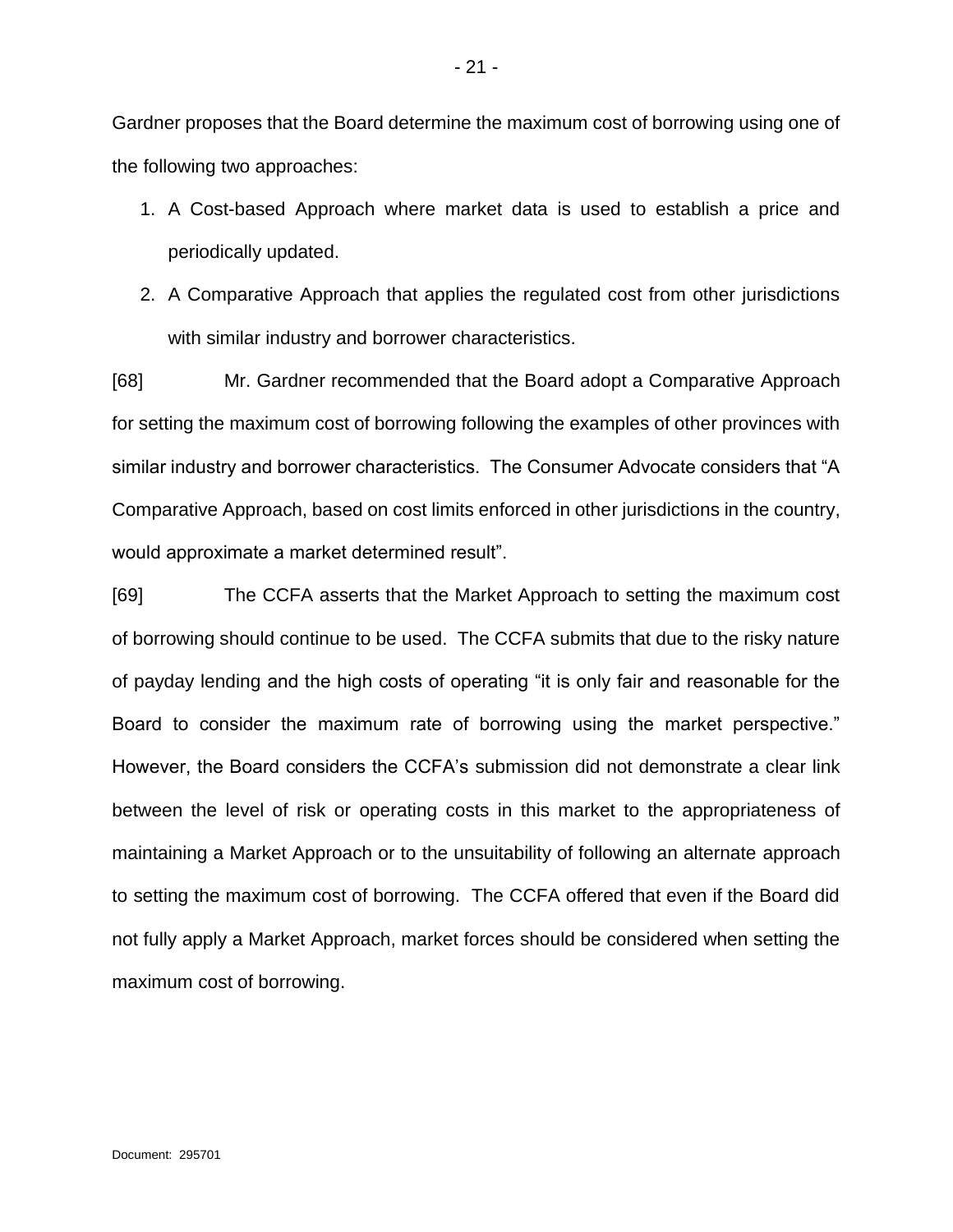#### **(i) Findings**

<span id="page-21-0"></span>[70] Effective competition gives businesses a level playing field and provides consumers with numerous benefits such as lower prices, better quality, and choice; however, effective competitive markets do not normally need to be regulated. The Board expected that following a Market Approach to set the cost of borrowing for payday loans would incentivize payday lenders to behave in a manner similar to those in effectively competitive markets. The set price would act as a ceiling and signal to competitors the opportunity to compete by selling the same service at lower prices. In practice, this price competition has not occurred. The Board concludes that the Market Approach has not incentivized price competition or corrected a market failure where the borrowers, rather than the lenders, are price takers. The Board accepts Mr. Gardner's evidence that using the Market Approach to set the cost of borrowing has acted as a floor rather than a ceiling, as the payday lenders charge the maximum allowable price.

[71] As noted later in this Decision, the Board finds that adopting Mr. Gardner's proposed Comparative Approach allows the Board to identify similar markets where industry and borrower characteristics are similar to those in Nova Scotia, and where the payday loan market continues to function successfully.

# <span id="page-21-1"></span>**(d) Whether the Board should vary the existing maximum cost of borrowing set at \$19 per \$100**

[72] In *Payday 2018*, the Board determined that the maximum cost of borrowing should be reduced to \$19 per \$100. The evidence establishes payday lenders in Nova Scotia uniformly charge this maximum cost. The evidence further establishes that only Newfoundland and Labrador allows a higher maximum cost of borrowing. Mr. Gardner's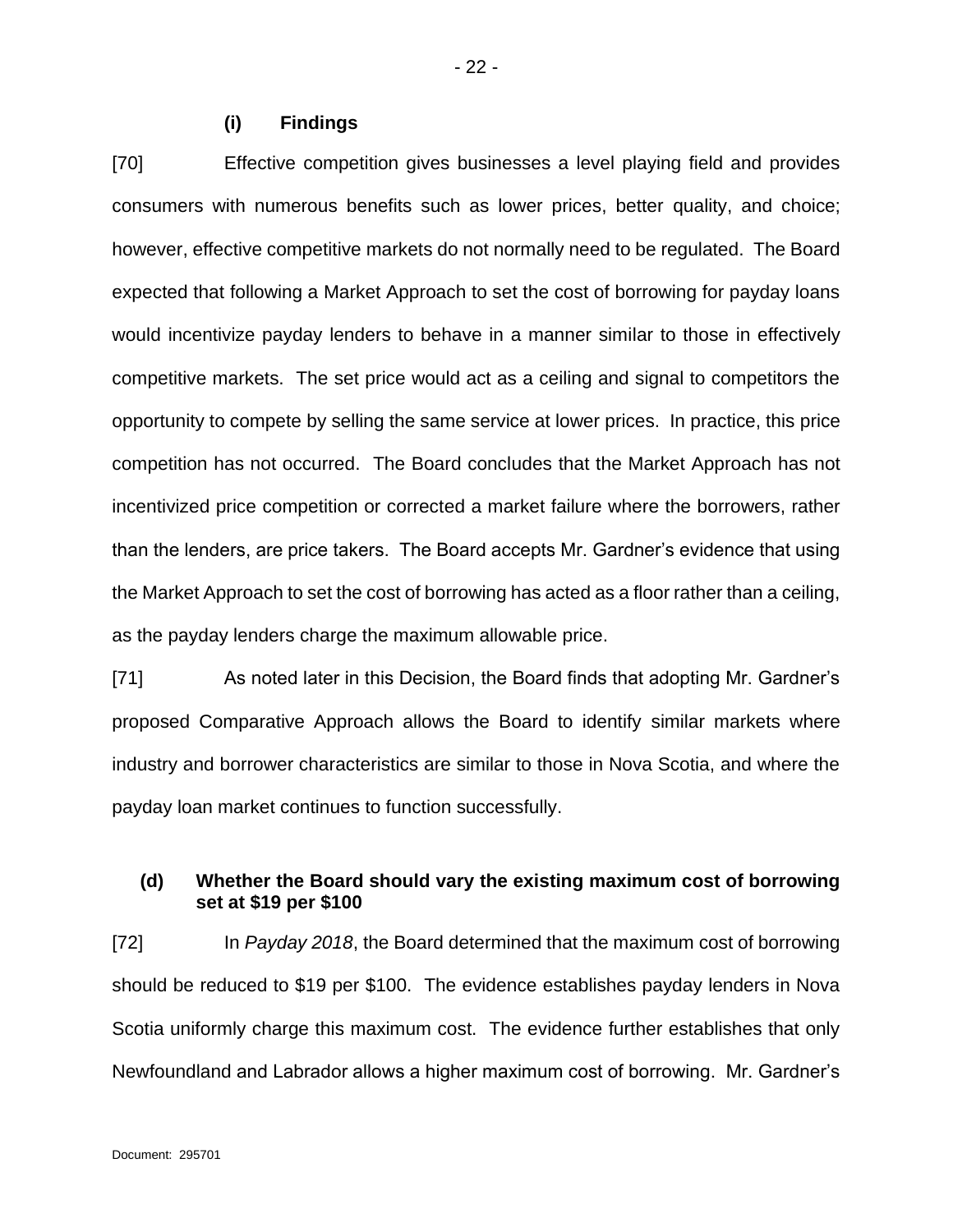opinion was that the payday loan industry appears to continue to thrive despite a lower cost of borrowing throughout most of the country.

[73] Having expressed the opinion that the Board's Market Approach has not led to any competition related to the actual cost of borrowing, Mr. Gardner suggested there were two potential alternatives: a Cost-based Approach, such as the one used to regulate petroleum products, and a Comparative Approach "… [s]etting the maximum cost based on a comparison of regulated costs in jurisdictions with industry and borrower characteristics similar to Nova Scotia's."

[74] Given the absence of margin and cost data, and the administrative burden associated with gathering such data, Mr. Gardner recommended that the Board use the Comparative Approach. In comparing the maximum cost of borrowing across jurisdictions, Mr. Gardner made the following recommendation:

28.I recommend the Board reduce the loan cost from \$19/\$100 to \$17/\$100 effectively immediately, and from \$17/\$100 to \$15/\$100 in December 2023. I would have recommended an immediate adjustment to \$15/\$100, but for the obvious negative impact (~30% decline) the pandemic has had on loan levels and industry revenues in Nova Scotia. By December 2023, total industry loans should return to pre-2020 levels. On the evidence in other jurisdictions, a \$15 cost has been absorbed by the industry in terms of relative stability in number of companies and outlets, and an increase in loan demand. A decline in cost would be beneficial to borrowers who would see reduced costs.

[Exhibit P-11, p. 9]

[75] The CCFA asserted that in New Brunswick, with a comparable population and similar regional characteristics, the drop in the cost of borrowing to \$15 per \$100 had led to a dramatic drop in the number of payday lenders. There is now only one licensed payday lender with a physical bricks and mortar location in that province. There are also four licensed internet payday lenders. This compares with 28 bricks and mortar locations in 2014. In New Brunswick, the maximum cost of borrowing was reduced to \$15 per \$100 in 2017.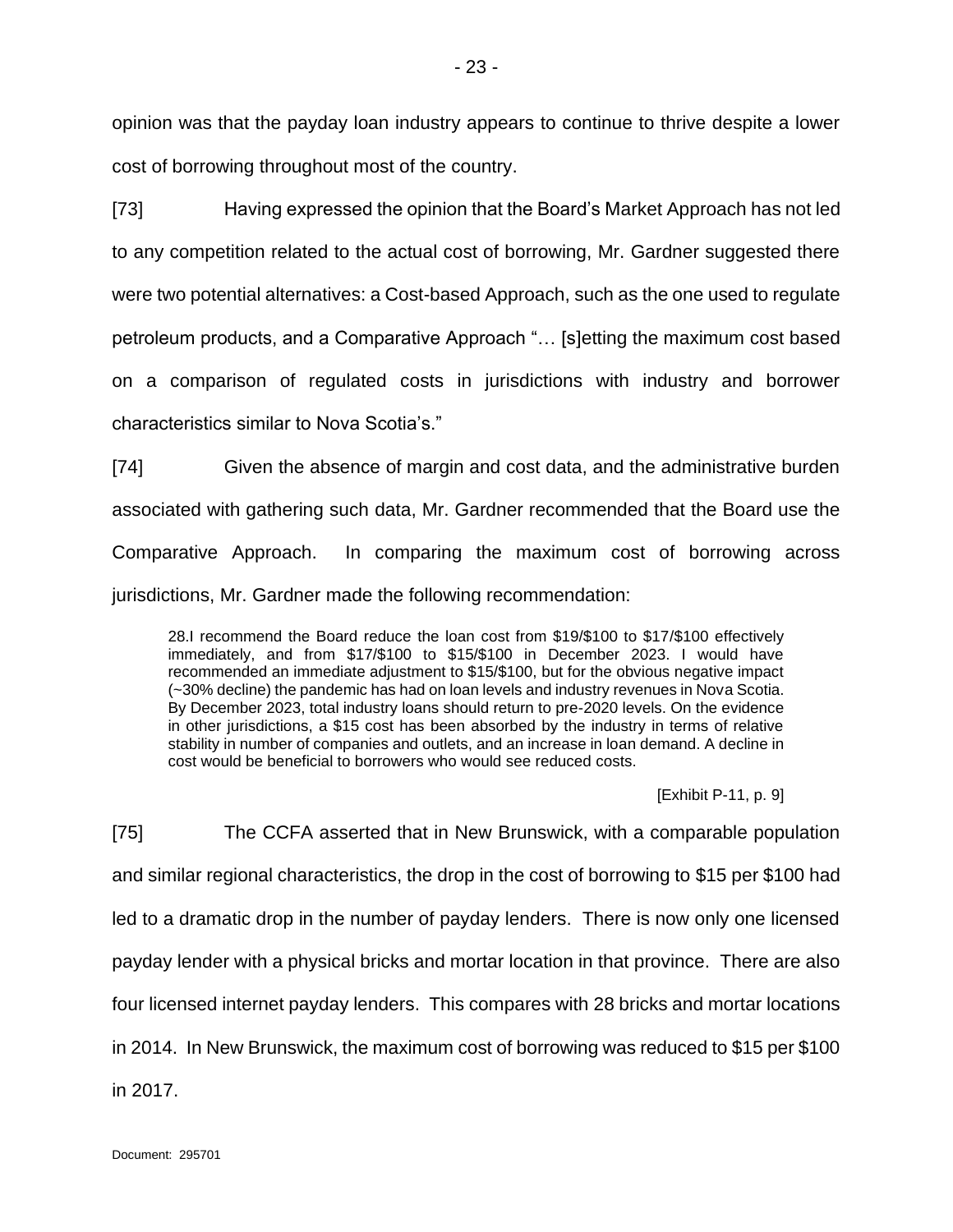[76] In his testimony, Mr. Gardner pointed out most payday lenders have a number of business lines, including installment loans. In New Brunswick, the applicable legislation does not allow institutions to offer payday loans along with other credit products. Mr. Gardner's review indicated that the companies who offered payday loans in other Canadian jurisdictions continued to operate in New Brunswick. However, they chose to offer installment loans, along with other products such as money transfers and cheque cashing services. Based on his own analysis, and discussions with the New Brunswick regulator, it was Mr. Gardner's opinion that, when having to choose between payday loans and other forms of business, the New Brunswick payday lenders had simply opted for these other business lines. In his opinion, while the reduction in the cost of borrowing might have had some impact, the number of payday lenders had considerably diminished in New Brunswick starting in 2014 when they were forced to make their choice of loan products.

[77] The CCFA evidence focused on the impact of the COVID-19 pandemic, both in terms of a significant decline in the amount advanced to borrowers and in the number of new borrowers. February 2020 was used as the baseline and the information was not updated after June 2020. The CCFA also pointed to the increase in the loan default rate in 2021 as indicating negative pressure on the industry.

[78] Mr. Gardner prepared a table showing aggregates of the per-outlet data supplied on a confidential basis by the Minister. This table provides useful information on trends related to the payday loan industry in the Province: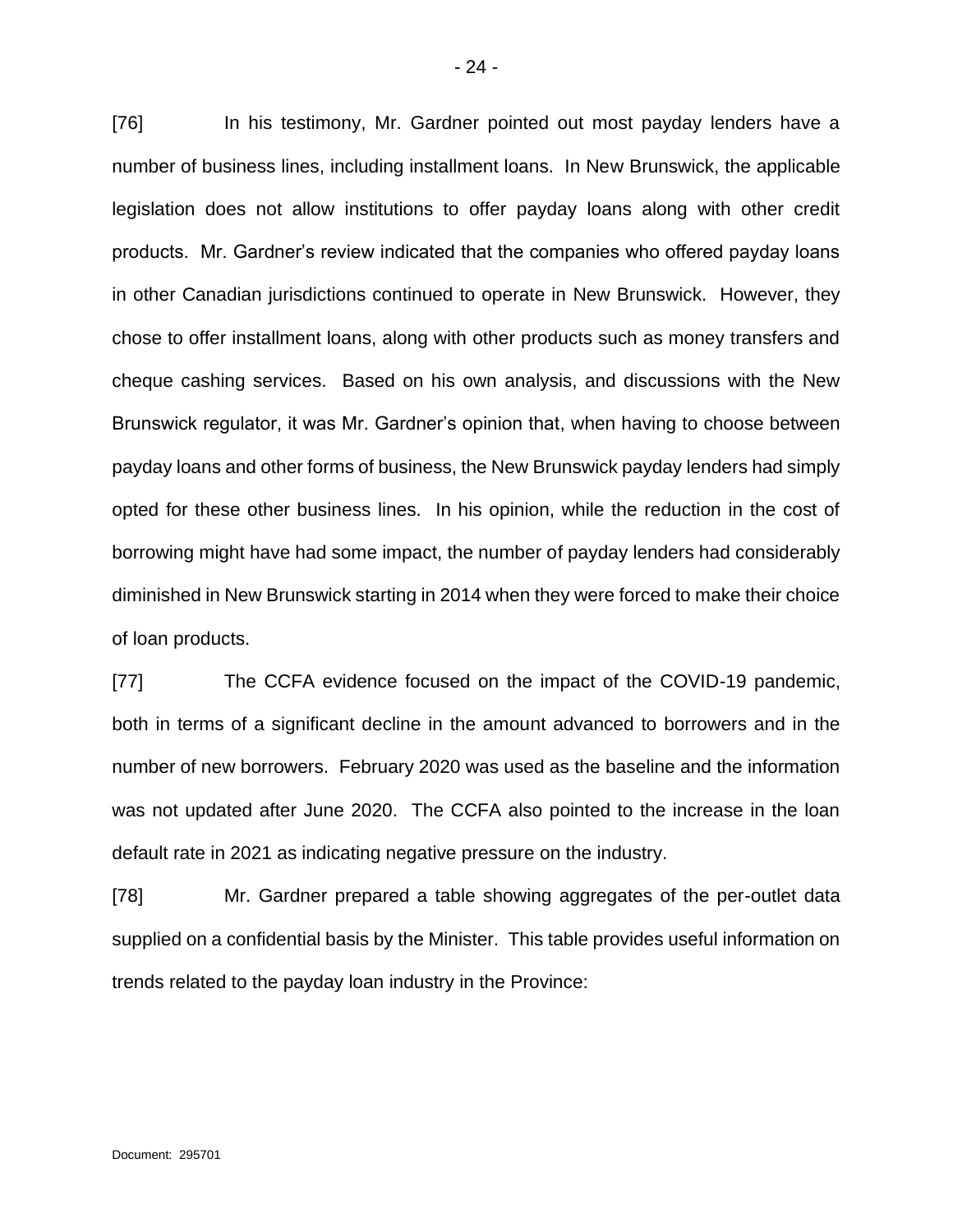| <b>Year ending</b><br>June | Number of<br>payday loan<br>companies | Number of<br>payday loan<br>outlets | <b>Number of</b><br><b>borrowers</b><br>granted<br>$>1$ loan | <b>Total Loans</b><br>Granted | Number of<br><b>borrowers</b><br>granted repeat<br><b>loans</b> | <b>Average</b><br><b>Amount</b><br>Loan<br>Granted | <b>Estimated</b><br><b>Total Value</b><br>of Loans<br>Granted | Default rate |
|----------------------------|---------------------------------------|-------------------------------------|--------------------------------------------------------------|-------------------------------|-----------------------------------------------------------------|----------------------------------------------------|---------------------------------------------------------------|--------------|
|                            | #                                     | #                                   | #                                                            | #                             | #                                                               | \$                                                 | \$000s                                                        |              |
| 2011                       | 11                                    | 45                                  | n.a.                                                         | 148,348                       | n.a.                                                            | 423                                                | 62,754                                                        | 8.2%         |
| 2012                       | 14                                    | 50                                  | n.a.                                                         | 172,023                       | n.a.                                                            | 448                                                | 77,063                                                        | 7.1%         |
| 2013                       | 15                                    | 50                                  | 19,630                                                       | 194,794                       | 15,545                                                          | 438                                                | 85,331                                                        | 6.8%         |
| 2014                       | 14                                    | 52                                  | 24,788                                                       | 206,165                       | 18,794                                                          | 433                                                | 89,276                                                        | 7.1%         |
| 2015                       | 12                                    | 44                                  | n.a.                                                         | n.a.                          | n.a.                                                            | n.a.                                               | n.a.                                                          | n.a.         |
| 2016                       | 14                                    | 43                                  | 23.744                                                       | 213.165                       | 17,665                                                          | 441                                                | 94.002                                                        | 7.8%         |
| 2017                       | 11                                    | 42                                  | 24,050                                                       | 209,000                       | 18,795                                                          | 449                                                | 93,925                                                        | 7.7%         |
| 2018                       | n.a.                                  | n.a.                                | 22,838                                                       | 202,625                       | 17,503                                                          | 501                                                | 101,493                                                       | 7.6%         |
| 2019                       | n.a.                                  | n.a.                                | 23,369                                                       | 195,777                       | 17,477                                                          | 465                                                | 91,046                                                        | 7.5%         |
| 2020                       | n.a.                                  | n.a.                                | 22,517                                                       | 175,308                       | 16,378                                                          | 490                                                | 85,976                                                        | 8.0%         |
| 2021                       | 12                                    | 44                                  | 15,290                                                       | 123,964                       | 10,697                                                          | 487                                                | 60,427                                                        | 10.5%        |

Table 1: Nova Scotia payday loans - Key statistics, 2011-2021

Source: Service Nova Scotia

[79] The data obtained from the Minister, as analyzed by Mr. Gardner, confirms a decrease in both the number of borrowers and the total value of loans in 2021. Neither is dramatic as the numbers suggested in the CCFA data for the period at the start of the COVID-19 pandemic. The data also shows an increase in the default rate from 7.5% in 2019 to 10.5% in 2021.

[80] The data shows, for the pre-COVID period, a decline in the number of loans from 2015 to 2019 of approximately 8%, although the decrease in the total value of loans was only about 3%. The data further indicates that the number of different companies offering payday loans in Nova Scotia, and the number of retail outlets, has remained stable from 2017 to 2021, despite a reduction in the maximum cost of borrowing and a pandemic.

[81] The Board concludes the data supplied by the Minister, and summarized by Mr. Gardner, is the only objective and verifiable evidence before the Board about the state of the payday loan industry in Nova Scotia.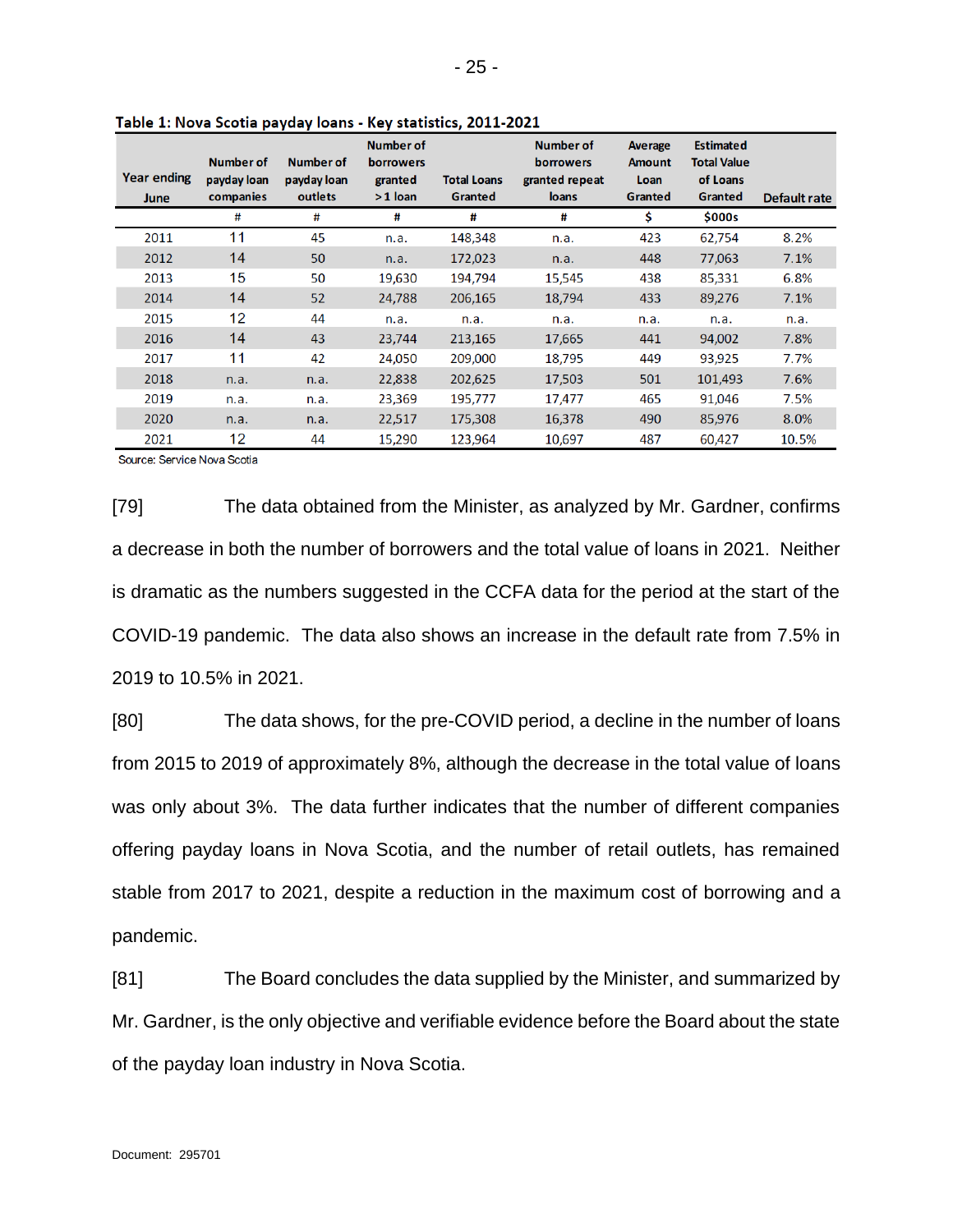# **(i) Findings**

<span id="page-25-0"></span>[82] The Board notes that in making an order in this proceeding, it may, under

s. 18T of the *Act*, consider a number of factors:

**18T(4)** When making an order under this Section, the Board may consider

(a) the operating expenses and revenue requirements of payday lenders in relation to their payday lending business;

(b) the terms and conditions of payday loans;

(c) the circumstances of, and credit options available to, payday loan borrowers generally, and the financial risks taken by payday lenders;

(d) the regulation of payday lenders and payday loans in other jurisdictions;

(e) any other factor that the Board considers relevant and in the public interest; and

(f) any data that the Board considers relevant.

[83] Thus, while the maximum cost of borrowing allowed in other provinces is a factor it may consider, the Board may also consider the factors listed above, including other factors it considers relevant and in the public interest.

[84] The Consumer Advocate submitted that Mr. Gardner's recommendation of an immediate reduction in the maximum cost of borrowing to \$17 per \$100 should be adopted. He also submitted the Board should adopt Mr. Gardner's recommendation that the maximum cost of borrowing should be further lowered to \$15 per \$100 in December 2023. Mr. Roberts suggested the reduction to \$15 per \$100 should follow a "…review by the Board of payday lending activity in the province." This two-staged approach would allow the Board to review the status of the industry, including whether there are any ongoing repercussions from the pandemic, before proceeding to establish a maximum cost of borrowing that already applies to the majority of the Canadian population.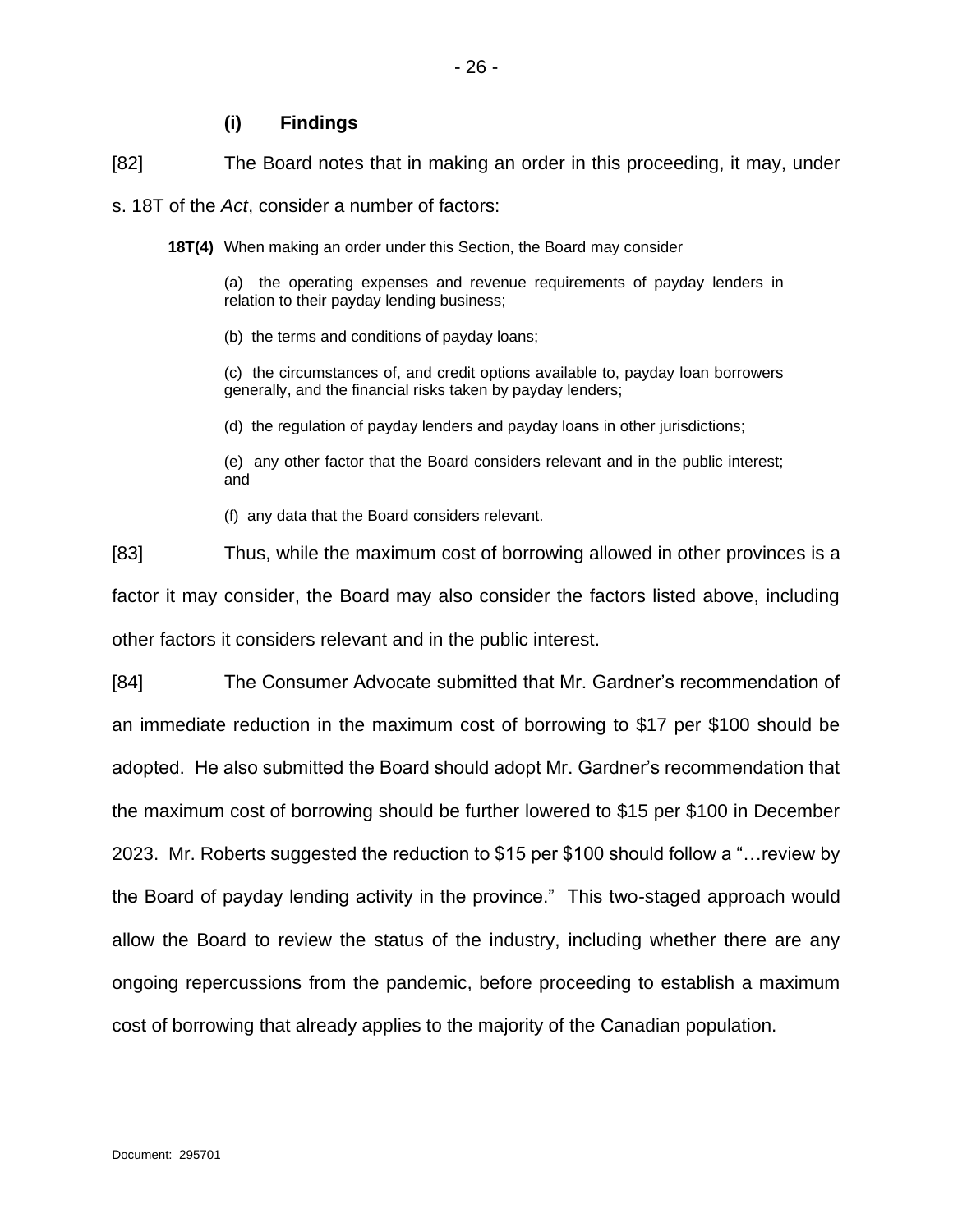[85] Mr. Roberts argued that in the absence of any cost or margin data filed by the payday loan industry, the Comparative Approach was the only one available to the Board in this proceeding. The Board is satisfied that, based on the filings, the Comparative Approach provides the only evidence-based framework for arriving at a decision. This approach showed that five provinces, including New Brunswick and Prince Edward Island, set the maximum cost of borrowing at \$15 per \$100, while two other provinces have established \$17 per \$100 as the maximum. The Consumer Advocate said this provided a sufficient basis to follow Mr. Gardner's recommendation.

[86] Ms. Ko, on behalf of the CCFA, submitted that due to the negative impact of the COVID-19 pandemic, there should be no change to the approach used by the Board. She argued payday lenders were involved in a high-risk enterprise, with varying cost structures and business models. She said this industry does not lend itself to the type of analysis discussed at the hearing in relation to other industries. Given the significant negative impact of the COVID-19 pandemic, she indicated it was not the time to make significant changes and urged that the \$19 per \$100 maximum cost of borrowing be maintained.

[87] Ms. Ko submitted the significant reduction in payday lenders in New Brunswick is a cautionary tale. She said it illustrates what can happen if the maximum cost of borrowing is set too low. Mr. Roberts argued the New Brunswick situation had more to do with the specific limitations in the legislation discussed by Mr. Gardner than the reduction in the maximum cost of borrowing in that jurisdiction.

[88] Mr. Mohan suggested that rather than lowering or maintaining the current maximum cost of borrowing, it should be increased to allow smaller operators to offer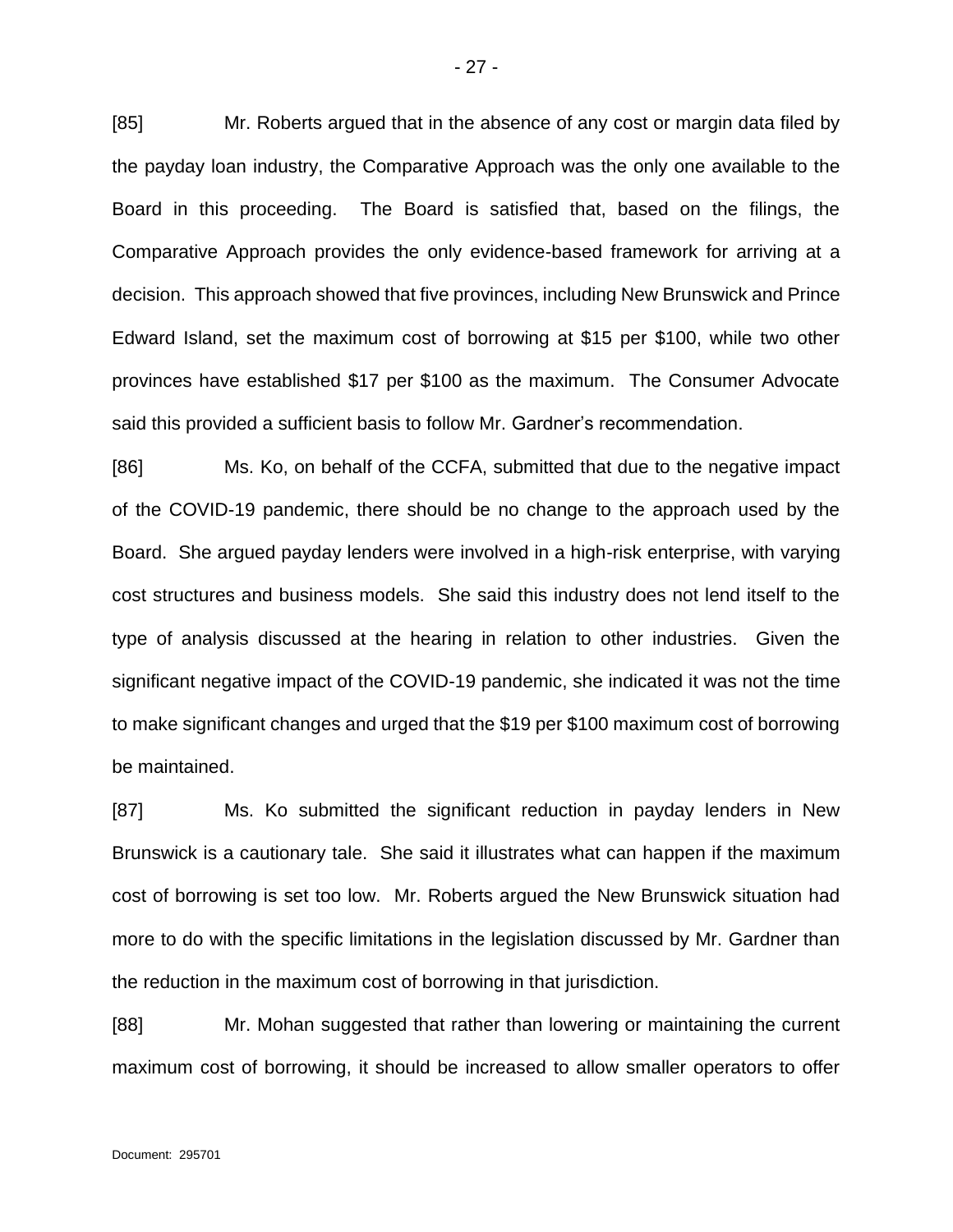their product. While his presentation provided anecdotal evidence, there was no verifiable data or expert opinion evidence in support of the proposition that the maximum cost should be increased. The Board rejects this proposition.

[89] The Board has no evidence before it to establish representative costs or reasonable profit margins for participants in the payday loan industry. It is, therefore, not in a position to use a Cost-based Approach in this proceeding. The Board has always understood the expense and complexity of gathering and normalizing cost data across various payday lenders and applying a reasonable profit margin to the results. That is not to say the task is impossible. That said, the topic raises issues about the respective roles of the regulator and regulated.

[90] If regulated payday lenders are of the view that a Cost Approach is more appropriate than the Comparative Approach, the onus should be on them to at least attempt to collect the applicable data and expert(s) reports supportive of this position. The Board understands this involves disclosing and normalizing data from competitive businesses.

[91] The Board has tools to assist. For example, processes have been developed to collect financial data from the highly competitive retail and wholesale petroleum products fields. The diversity of business models, and the number of participants, in the petroleum products field, particularly in the retail sector, might well be greater than that found in the payday lending market.

[92] The Board takes Mr. Gardner's point that, in the petroleum sector, there had been considerable historical data on reasonable margins which formed part of the framework of regulation from the outset. There is no reason in principle why this cannot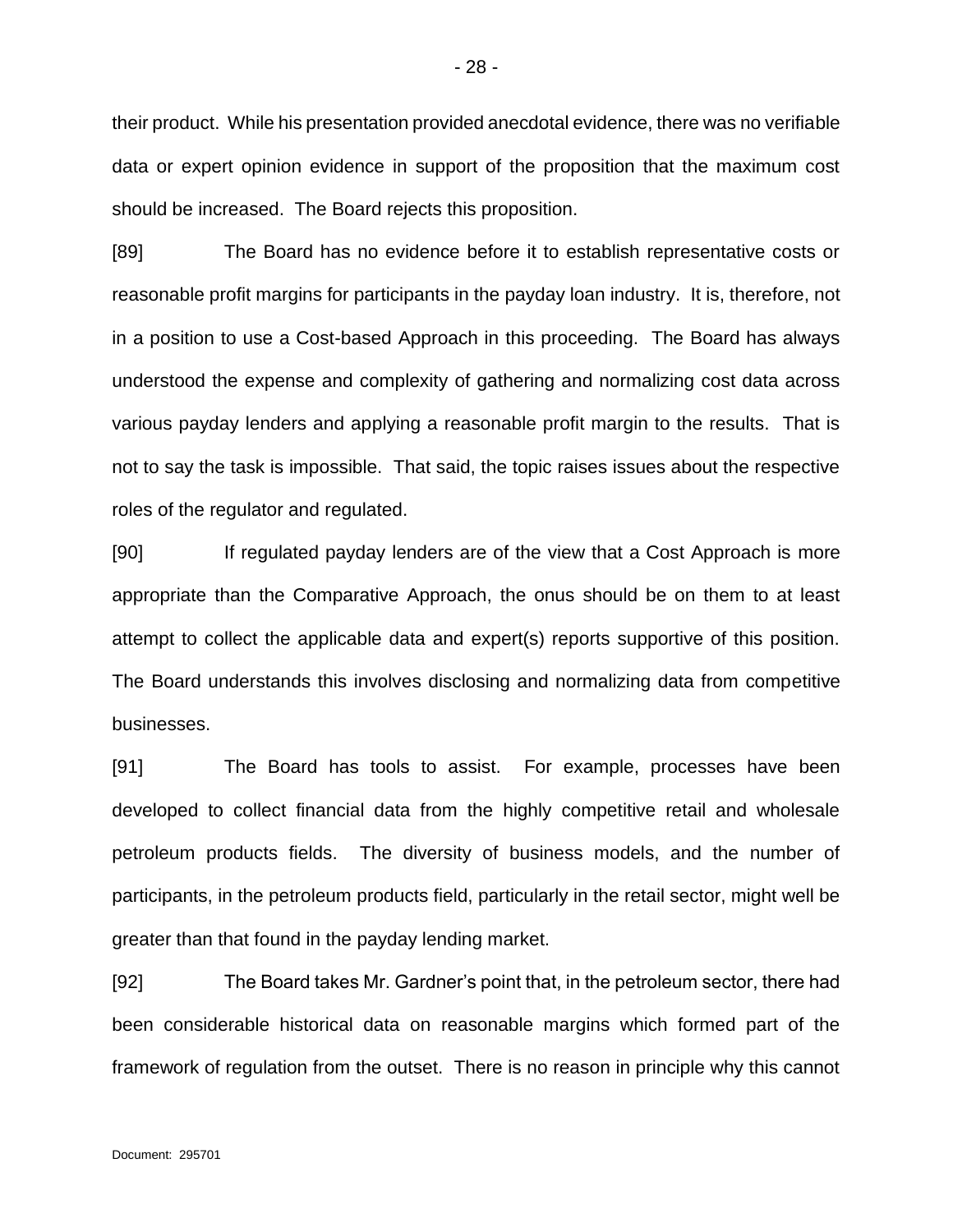be developed based on historical data from the Nova Scotia payday lending industry. That said, what the Board perceives is required, before even considering the Cost Approach, is some initiative from the industry showing a desire and willingness to collect and provide expert analysis of the data.

[93] In the absence of cost data, the Board will assess the Comparative Approach recommended by Mr. Gardner. The Board finds that adopting Mr. Gardner's proposed Comparative Approach allows the Board to identify similar markets where industry and borrower characteristics are similar to those in Nova Scotia, and where the payday loan market continues to function successfully. In making this assessment, the Board is mindful that by enacting the regulatory regime the Board is tasked with implementing, the Province made a conscious policy choice to allow the payday lending industry to function in the Nova Scotia marketplace. Without this regulatory scheme, payday loans would be illegal under the *Criminal Code*.

[94] As previously discussed, the regulatory regime allows for a system to provide limited short-term credit for the gainfully employed, who otherwise do not qualify for the credit products offered by traditional lenders. As submitted by Mr. Smith, on behalf of Service NS, when quoting from a prior Board decision, another of the purposes of the legislation is to protect consumers who need small amounts of short-term credit from unscrupulous and unregulated lenders.

[95] To set the maximum cost of borrowing so low as to preclude a viable industry, as has been done through legislative action in Quebec, would be contrary to the intent of the regulatory scheme. That said, the regulatory regime does not set goals about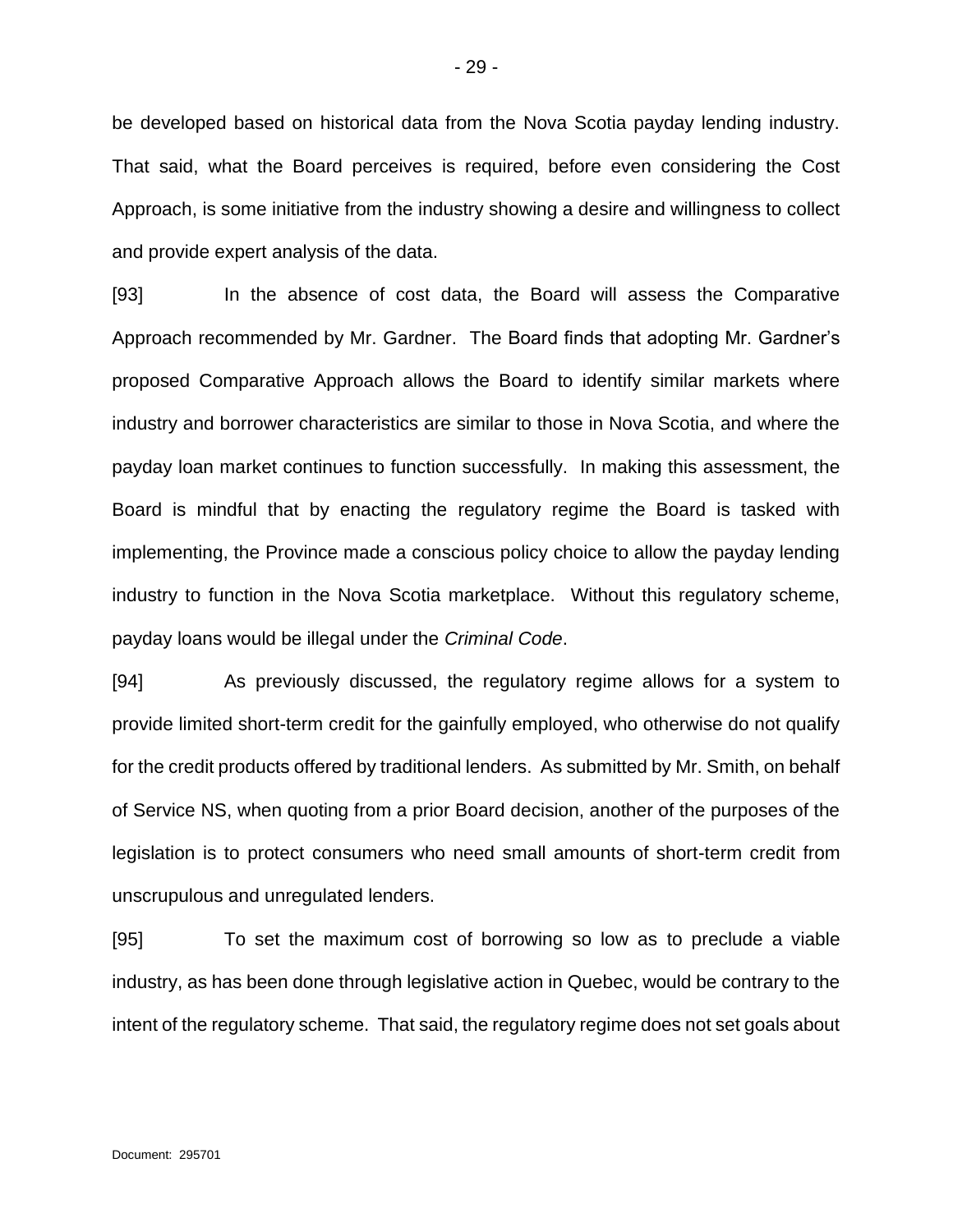what number of market participants constitutes sufficient availability of the product to attain the desired goal.

[96] There is no reason in principle why payday lenders cannot adapt their business models to offer their products in Nova Scotia at a cost equivalent to that offered in most of the rest of the country. The CCFA offered no evidence, or satisfactory explanations, why this would not be the case. While there are no doubt regional differences in overall population, demographics, income, and other financial yardsticks, the profile of the consumers of the product should, by virtue of the nature of the product, be relatively similar across the country. The industry, as a whole, should be able to service this demographic on relative parity with the rest of the country.

[97] By the Board's calculations, for approximately 85% of the population, where payday lending is allowed in Canada, the maximum cost of borrowing is set at \$15 per \$100. In this analysis, the Board has excluded Quebec, where the regulated maximum effectively ended the industry, and the three Canadian territories, where there is no regulation, making the *Criminal Code* interest rate provisions applicable.

[98] As pointed out by Mr. Gardner, for the most part, there appears to be no evidence that the payday lending option is no longer available in any of these jurisdictions. With the exception of New Brunswick, the CCFA did not provide any evidence associated with an unacceptable level of product availability based on the \$15 per \$100 maximum cost of borrowing.

[99] The New Brunswick example does give the Board some cause for concern. The Board accepts that the different legislative scheme, which makes businesses choose between payday loans and other credit products, may account, to a significant extent, for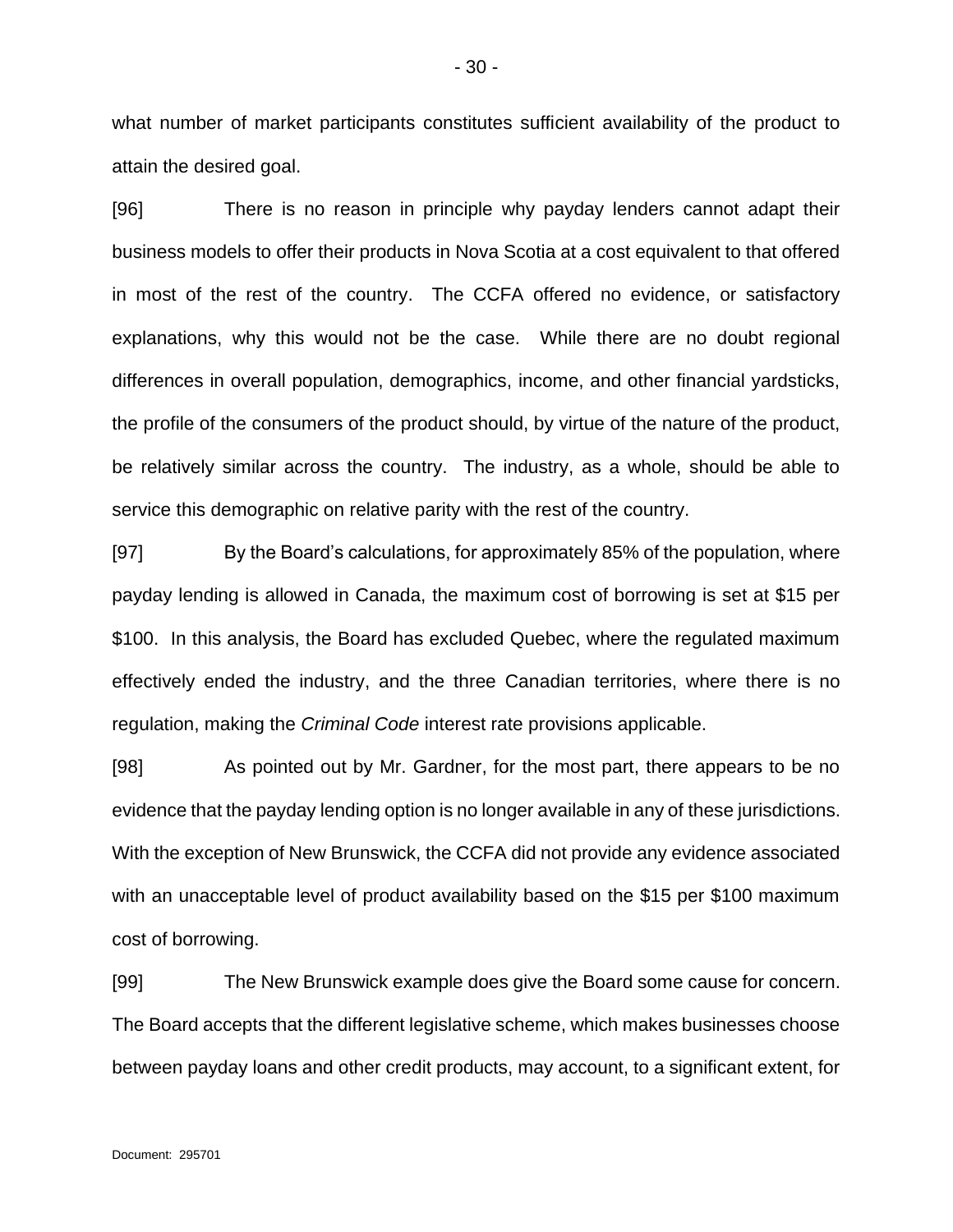a large and precipitous drop in the number of licensed payday lenders. That said, the marked difference in the regulation of payday lenders means it is difficult to make use of the New Brunswick figure, originating from a jurisdiction with many similar characteristics to our own, in any comparative analysis.

[100] The two other provinces with populations roughly comparable to that of Nova Scotia, being Manitoba and Saskatchewan, have a current maximum cost of borrowing of \$17 per \$100. This provides support for the immediate setting of the maximum cost of borrowing in Nova Scotia at the same \$17 per \$100.

[101] The Board recognizes the available data shows the COVID-19 pandemic had a negative impact on the number of loans and their total value. There was also potentially an impact on the default rate, although the Board agrees with Mr. Gardner that the number and amount of the loans which were uncollectible might provide more meaningful information on the financial impact of these defaults.

[102] Were it not for the impact of the COVID-19 pandemic, the Board would have been inclined to move immediately to the \$15 per \$100 maximum cost of borrowing. The Board is of the view that a phased approach to the reduction in the maximum cost of borrowing, to reach a level where Nova Scotia consumers are afforded the same rate protection as is available to most of the rest of the country, is reasonable in the circumstances.

[103] There has been a significant shift in the management of the pandemic. Most mandated restrictions on business have been removed. At some point, any lingering effects of the pandemic must be seen as the new normal. Businesses must adjust accordingly. The Board does not see the need to re-evaluate the situation prior to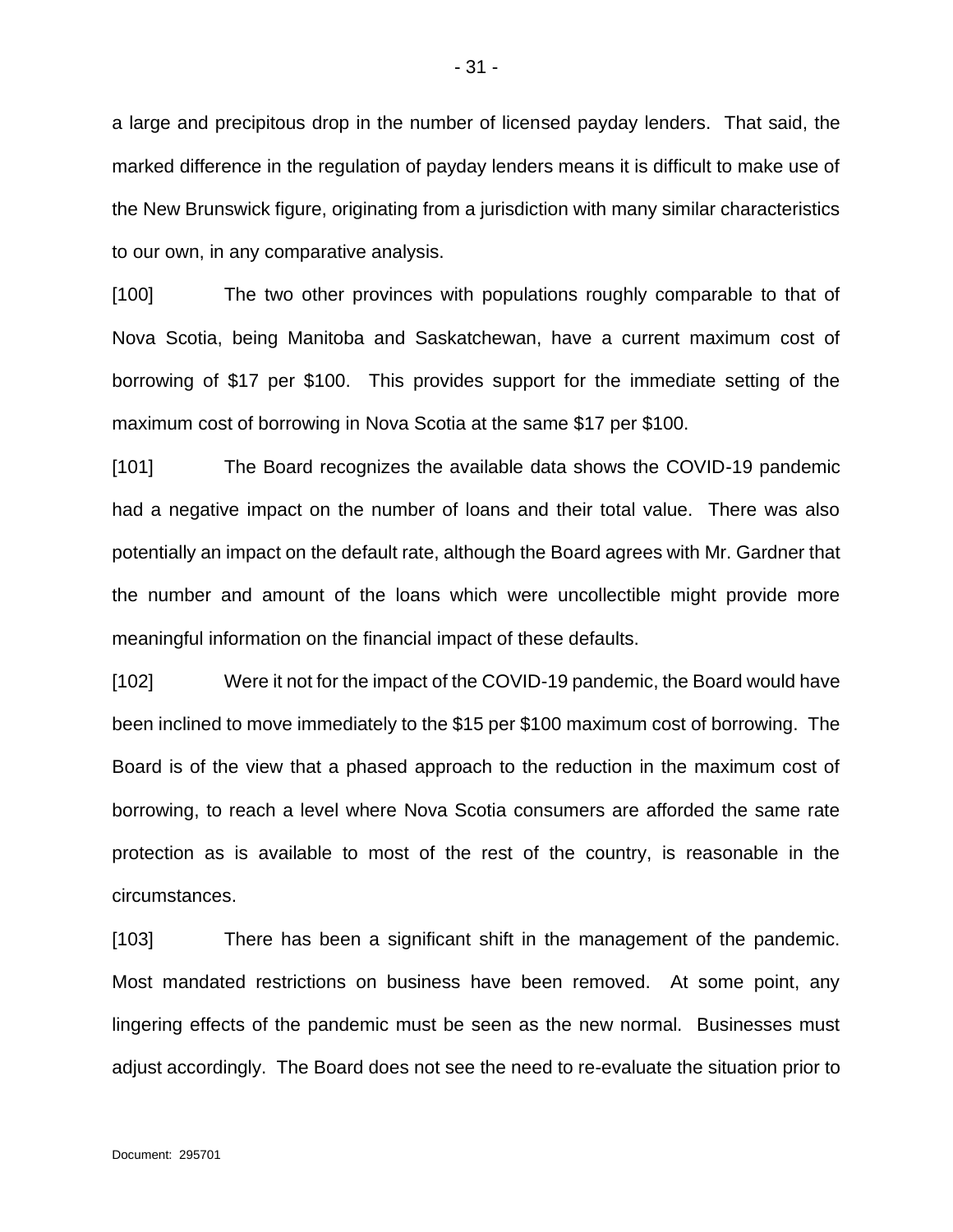making the second adjustment recommended by Mr. Gardner. There was no evidence before it that any of the jurisdictions where the maximum cost is currently \$15 per \$100, and has been for some time, were considering increasing this maximum due to the pandemic.

[104] The Board, therefore, finds that further lowering the maximum cost of borrowing to \$15 per \$100 on January 1, 2024, provides a just and reasonable result. It will give industry sufficient time to adjust, while not overly delaying the consumer protection this reduction affords.

[105] Having reviewed all of the evidence before it, the Board sets the maximum cost of borrowing at \$17 per \$100, effective September 1, 2022, and \$15 per \$100 effective January 1, 2024, inclusive of all expenses (including interest) which must be borne by a qualified borrower in order to actually receive the cash requested (or the equivalent) immediately after it being determined by the lender that the borrower is so qualified. For any loan for an amount other than \$100, the rates of \$17 and \$15 shall be applied *pro rata*.

[106] As noted in prior Board decisions, this shall include any cost to the consumer of insurance sold by, or through, the payday lender within the maximum cost of borrowing of \$17 and \$15 per \$100, respectively.

### <span id="page-31-0"></span>**(e) Whether the Board should vary the existing maximum fee, charge or penalty chargeable on default set at \$40 per loan**

[107] When the Board originally set the maximum \$40 default fee in *Payday 2008*, it mirrored the default rates being charged by most chartered banks at the time. The Board understands some of the default rates now being charged by the chartered banks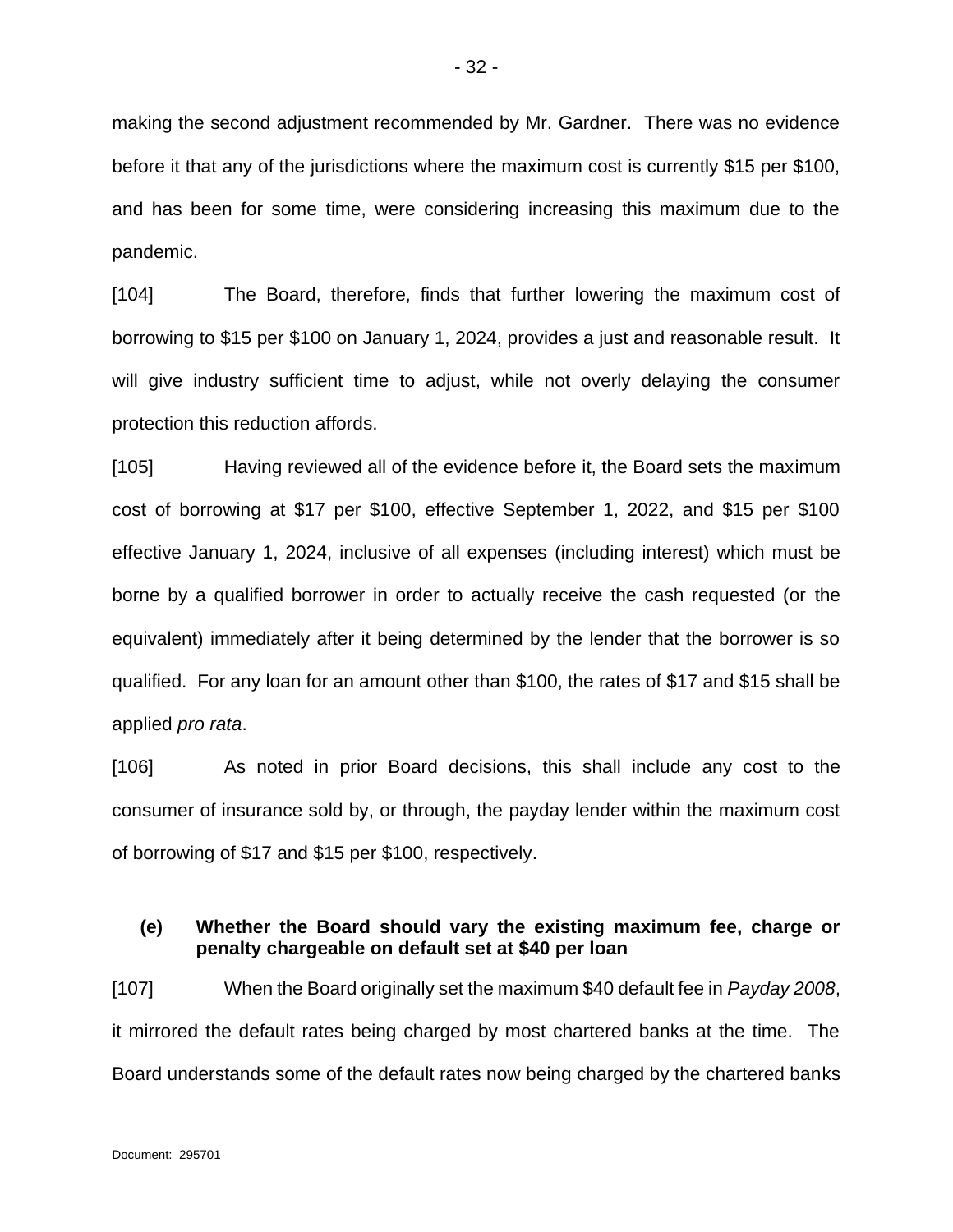have seen a modest increase. The Board has maintained the maximum \$40 default fee in all of its subsequent decisions.

[108] In his review of default fees currently charged by payday lenders in other provinces, Mr. Gardner found that Nova Scotia is the only province still charging \$40. All other provinces have reduced their fee to either \$20 or \$25 per default, with the exception of Prince Edward Island which charges a "reasonable" amount.

[109] Mr. Gardner could not find any rationale to explain why the fees have been reduced in other jurisdictions. He recommended that in line with his overall recommendation to use the Comparative Approach, Nova Scotia should reduce the default fee to \$25 immediately.

[110] The CCFA did not address the default fee in its written submission, nor did it provide any evidence about the actual costs incurred to process NSF transactions. Ms. Ko said that both the lender and customer are charged a default fee by the bank when a default occurs but she provided no evidence to support this.

[111] As described earlier in this Decision, Mr. Mohan confirmed that both the payday lender and the borrower are charged an NSF fee on a loan default. He asked that the default fee remain at \$40 to reflect the actual cost charged by chartered banks to lenders when a customer defaults.

[112] The Board concludes that the maximum penalty for defaulting on a payday loan should be set at \$40 per payday loan to reflect the actual costs incurred by lenders when a customer defaults.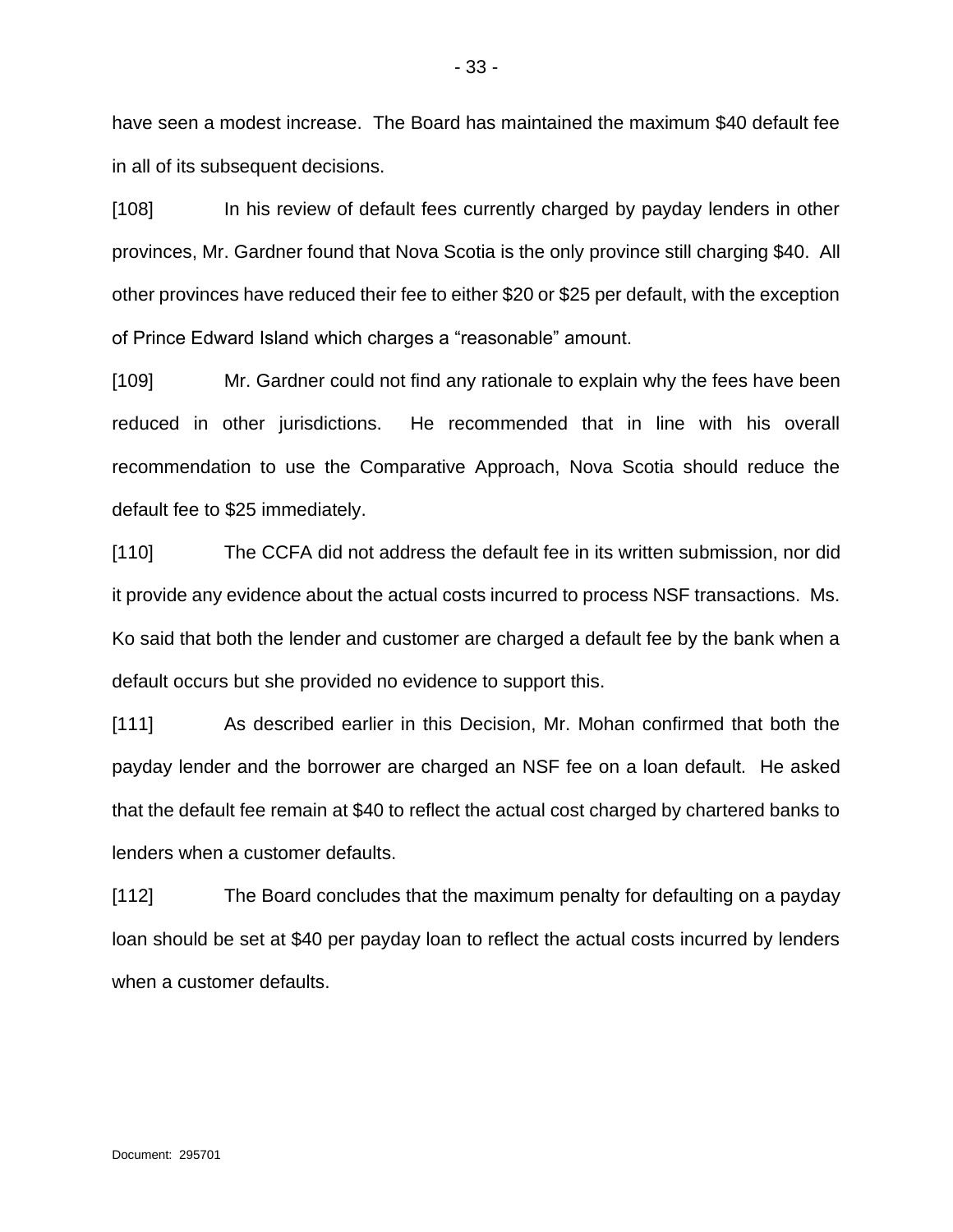### <span id="page-33-0"></span>**(f) Whether the Board should vary the existing limit on the maximum interest rate chargeable on a payday loan set as sixty percent (60%)**

[113] In *Payday 2008*, and as confirmed in each of its subsequent decisions, the Board determined that it would not set a maximum for any component of the maximum cost of borrowing under s. 18T(3), apart from fixing the maximum interest rate chargeable at 60% (as calculated in accordance with the *Act* and the *Regulations*). However, the Board noted that, under no circumstances, may payday lenders charge an amount that exceeds the total cost of borrowing set by the Board.

[114] The Board notes that 60% is the maximum annual rate of interest permitted under the *Criminal Code*.

[115] From the data compiled by Mr. Gardner, five of the nine jurisdictions in Canada have capped the maximum interest rate at 30% on default. Nova Scotia, Prince Edward Island, and Ontario have set a maximum rate of 60% on default. Newfoundland and Labrador has set a maximum rate at 2.5% per month.

[116] Mr. Gardner could not find any rationale or methodology for choosing a rate in the course of his research. He commented that the current NSF fee plus the interest rate on default should be a strong incentive not to default on a payday loan and suggested that this would not change if the rate was decreased. He recommends, based on the experience in other provinces, that the Board reduce the maximum interest rate charged on a loan default from 60% to 30%.

[117] The CCFA did not address this issue in its written submission or directly in the hearing.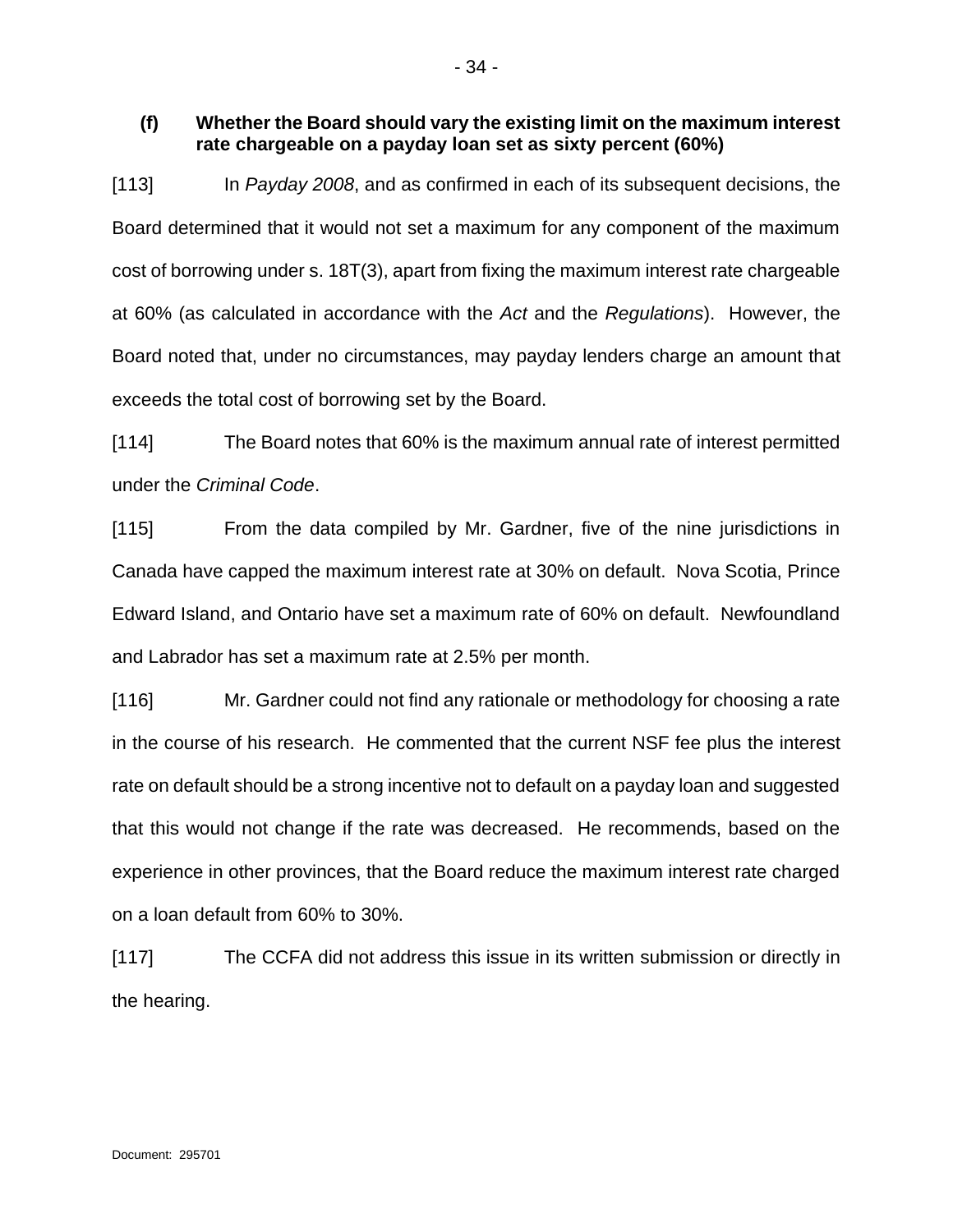[118] The Board considers that 30% (as calculated in accordance with the *Act* and the *Regulations*) is the maximum interest rate which should apply, in the case of default, to any balance outstanding on the loan.

[119] As it did in its prior hearings respecting payday loans, having set the total maximum cost of borrowing (i.e., in this proceeding it has been set at \$17 per \$100 followed by \$15 per \$100), the Board does not consider it necessary to set a maximum for any component of the maximum cost of borrowing, except that it sets the maximum interest rate chargeable at 30% (as calculated in accordance with the *Act* and the *Regulations*). In making this finding, the Board notes again that any interest charged is, in any event, but one component of the total cost of borrowing that must not exceed that set by the Board.

# <span id="page-34-0"></span>**(g) The adequacy of the existing disclosure requirements imposed upon payday lenders under the** *Regulations*

[120] This issue relates to the obligations imposed on payday lenders to disclose the terms and conditions of payday loans to their borrowers.

[121] There are various disclosure requirements imposed upon payday lenders under the *Regulations*, including provisions dealing with the displaying of rates and fees by payday lenders in their outlets (s. 8) and the information payday lenders must provide to their borrowers (s. 9). Other disclosure requirements previously recommended by the Board have also been imposed on payday lenders. As noted earlier in this Decision, following the Board's issuance of *Payday 2011*, the Cabinet amended the *Regulations* to require the disclosure of the cost of payday loans in lenders' advertising. The Province also implemented the Board's recommendations in *Payday 2015*, amending subsections 18O(3) and (4) of the *Act* requiring lenders to display educational materials that are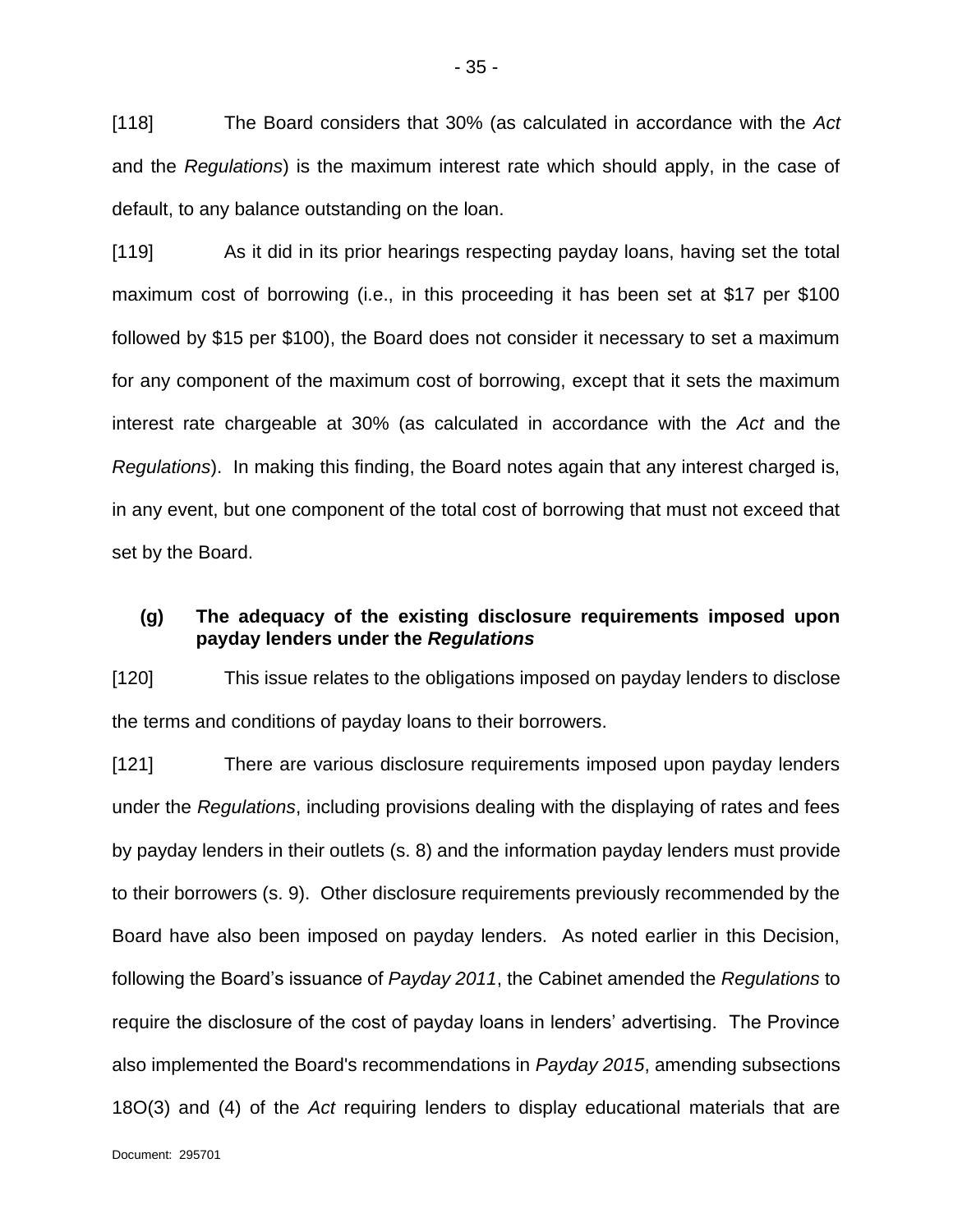developed or approved by the Registrar of Credit, and clause 18I(la) of the *Act* requiring lenders to provide borrowers with those educational materials as part of every loan purchased.

[122] In his presentation at the Board's public session, Dr. Bradfield submitted that the contracts provided to borrowers should be printed in larger print to outline the annual percentage rate (APR) being charged on payday loans. Further, he suggested that payday lenders did not post visible signage in their outlets disclosing the APR charged on payday loans. However, Dr. Bradfield acknowledged that he was unaware of the disclosure requirements imposed on payday lenders. He was referred by the Board, during his presentation, to the actual printed form required to be provided to borrowers for their signature accepting the terms of the loan. The font of the characters setting out the cost of borrowing (including the APR) on the loan agreements is already in larger bold lettering which, in the Board's view, clearly outlines the APR applicable to the payday loan being taken by the borrower. Moreover, the size and content of signs displayed in payday outlets are also prescribed under the *Regulations.*

[123] The Board is satisfied that the current disclosure requirements appropriately inform borrowers, both in form and content, about the terms and conditions of payday loans. The Board concludes that no further disclosure requirements are needed.

#### <span id="page-35-0"></span>**(h) Whether the Board should recommend regulations to control the provision of repeat and concurrent loans to borrowers by lenders**

[124] Based on submissions received in *Payday 2018*, the Board recommended to the Minister that the *Regulations* be amended to provide that where a borrower takes out three or more loans in a 62-day period, repayment of a third and any subsequent loan should, at the option of the borrower, be extended over a minimum of three pay periods

Document: 295701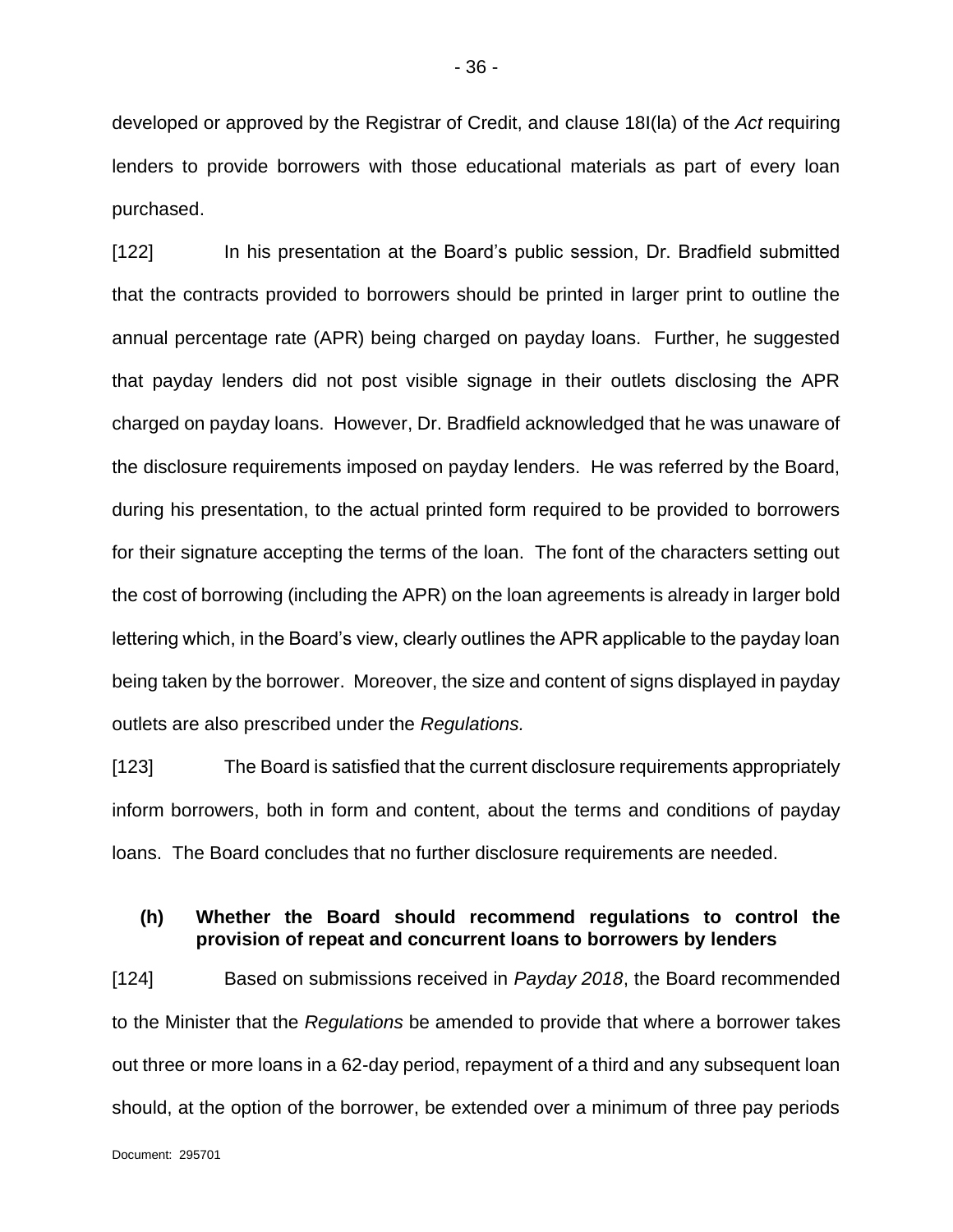if the borrower is paid bi-weekly or a minimum of two pay periods if the borrower is paid

less frequently.

…

[125] In its pre-hearing submissions, Service NS noted this recommendation and

stated:

- [8] SNS-IS continues to monitor other provinces that have introduced an Extended Payment Plan ("EPP") to understand the impact EPP has had addressing repeat borrowing. Additional research has been completed since the 2018 Decision. However, SNS-IS has not yet come to a final determination as to whether EPP should be adopted in Nova Scotia.
- [9] SNS-IS continues to collect annual data from all payday loan outlets in the Province, as required by the Regulations, on the number and size of payday loans made, number and size of loans defaulted, and information on multiple and repeat loans. …
- [11] The data also shows a decrease in the incidence of repeat loans. However, there are still thousands of Nova Scotians who, over the period, had eight or more repeat loans. Despite the decrease, the prevalence of repeat loans continues to belie the view expressed in the Canadian Consumer Finance Association's ("CCFA") Code of Best Business Practices that "a payday loan is an unsecured short term loan to meet unexpected cash needs. Payday loans are for occasional use only and should not be used to cover continual shortfalls in a person's budgetary requirements."
- [12] SNS-IS is concerned that, despite restrictions on rollover loans, some consumers may continue to experience a cycle of payday loan debt. According to data collected, in 2020-2021, 61% of all loans were repeat loans, and 29.73% of borrowers who received repeat loans in this period received eight or more. It is estimated that these borrowers, which total over 3,100 individuals, received an average of 17 loans each, in addition to initial loans.
- [13] While the data does not tell us if these loans are sequential, SNS-IS remains concerned that some individuals appear to be borrowing many times a year.
- [14] SNS-IS is specifically concerned that some borrowers take out subsequent loans because they cannot afford to repay initial loans. As noted, SNS-IS continues to conduct research and analysis into the Board's recommendation…

[Service NS Pre-Hearing Submissions, March 16, 2022, pp. 2-3]

[126] In his testimony, Mr. Gardner stated that, in his opinion, the percentage of

repeat or multiple loans had not decreased appreciably over time, when measured as a

proportion to the total number of borrowers taking out one loan (see Exhibit P-11, Table

1).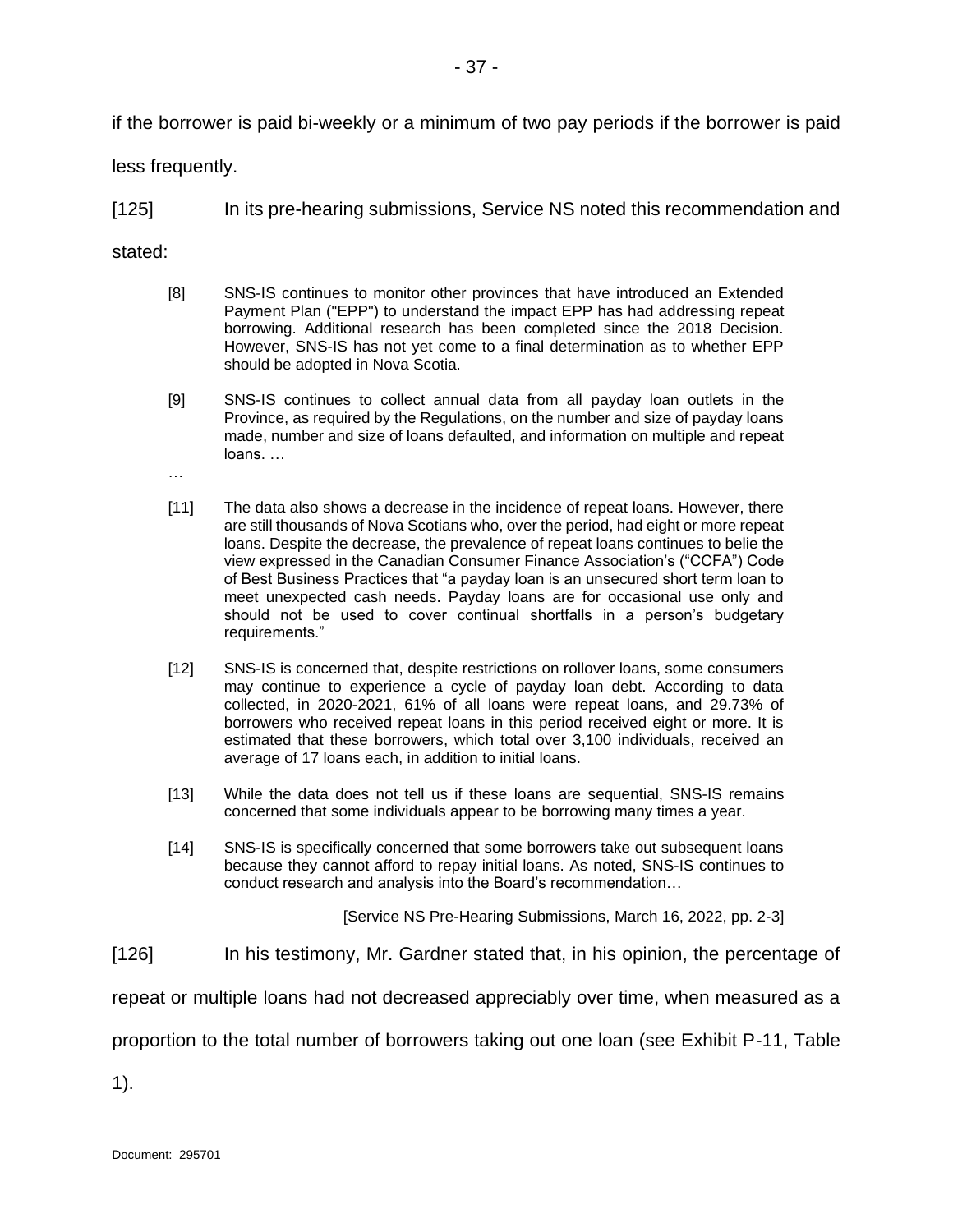[127] In its post hearing submissions, the Consumer Advocate submitted:

36. Repeat borrowing remains a significant aspect of payday lending activity in Nova Scotia. This has not changed since the last review. It suggests many consumers remain trapped in a cycle of payday loan debt.

37. The Board should urge Service Nova Scotia to complete its review of the 2018 recommendation concerning extended repayment plans for repeat borrowers and implement the recommendation without further delay.

[CA Post-Hearing Submissions, April 12, 2022, p. 6]

[128] The CCFA did not comment on this recommendation.

[129] As noted by counsel for Service NS, it is concerning that some borrowers take out a number of sequential loans because they cannot afford to repay their initial loans. As noted by Service NS, the Minister continues to explore and study ways to reduce the incidence of repeat borrowing, including the monitoring of other provinces that have introduced extended payment plan (EPP) options to understand the impact EPP has had addressing repeat borrowing. Based on its review of the submissions, the Board considers this initiative should continue and repeats its recommendation.

#### <span id="page-37-0"></span>**(i) The scheduling of the next review to be conducted by the Board**

[130] Section 18T(6) of the *Act* provides that the Board shall review its existing orders made under s. 18T at least once every three years and, after the review, it shall make a new order replacing the existing orders.

[131] The payday loan industry continues to experience constant change. The Board finds that a three-year review period provides an appropriate time span to review the industry, especially given the phased-in reduction of the maximum cost of borrowing ordered by the Board earlier in this Decision. The Board considers it appropriate that the next review be scheduled in three years from the date of the Board's Order in this matter.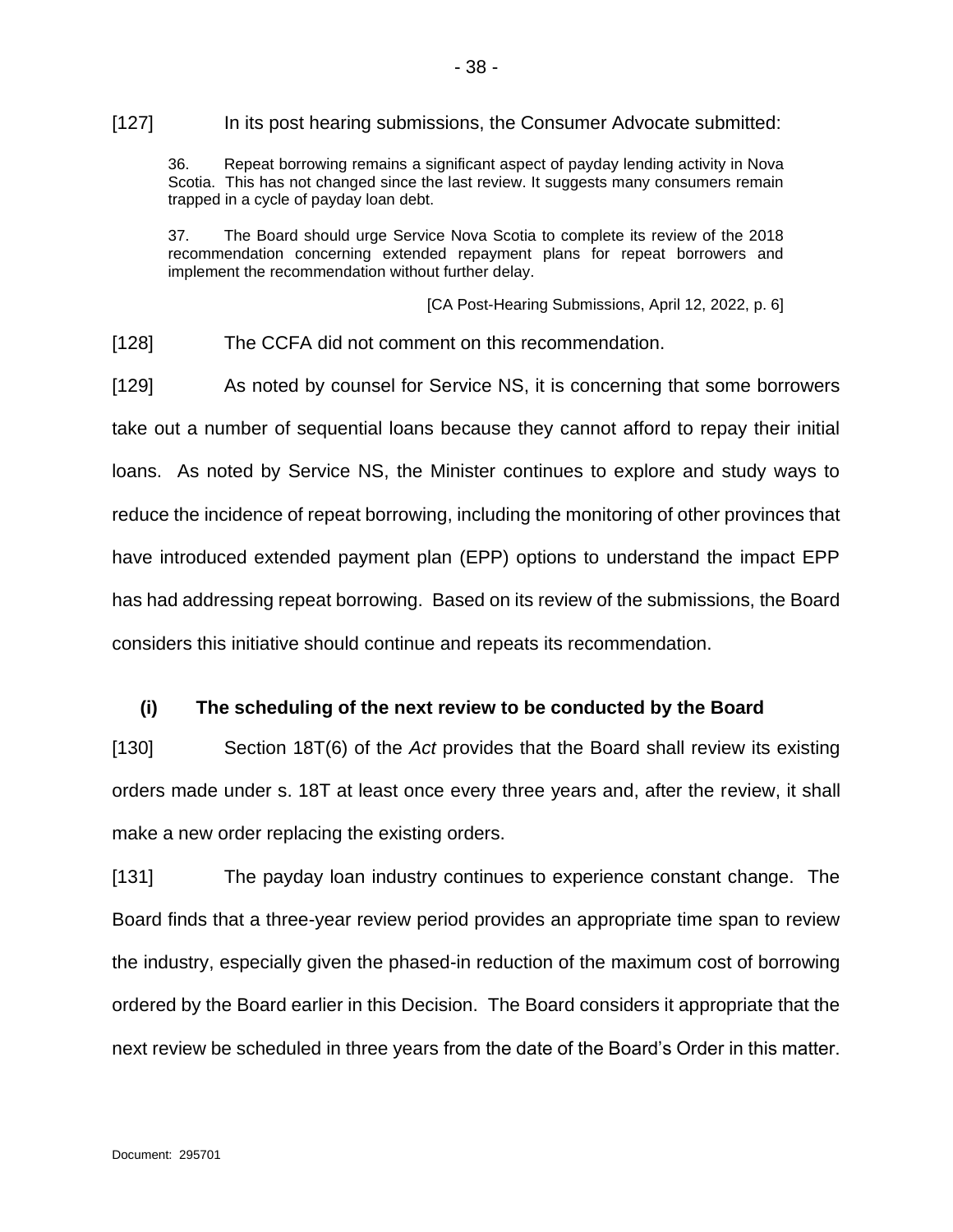[132] However, as the Board noted in its prior Decisions, if a critical issue is brought to the Board's attention in the interim, it is possible that a review (whether comprehensive, or on a specific point) could occur in less than three years.

# <span id="page-38-0"></span>**(j) Any other issue the Board is asked to take into account under the**  *Regulations*

[133] In his report, Mr. Gardner also submitted that the Board recommend to the Minister that the *Regulations* be amended, specifically Regulation 5(1)(d), to require a payday lender to include, in their annual reporting, data on the number and value of uncollectable loans resulting from loan defaults. He noted that the current data that is provided by payday lenders only captures the initial default by borrowers, rather than the loans that are actually written off as uncollectable. Mr. Gardner testified that the reasons for this recommendation were twofold: 1) it would indicate the incidence of hardship levels on borrowers, and 2) it would clarify the actual impact of defaults on payday lenders.

[134] The Consumer Advocate submitted:

24. Mr. Gardner also proposed that the Board recommend a change in the payday loan regulations to require lenders to report the number and value of uncollectabie loans. As Mr. Gardner explained in his testimony, this would provide a more accurate indication of the impact of loan defaults on lenders than the simple number of defaults

[CA Post-Hearing Submissions, April 12, 2022, p. 5]

[135] In its post-hearing submissions, Service NS responded to this recommendation as follows:

[9] Regarding the Consumer Advocate's recommendation to require the reporting of the number and value of uncollectable loans resulting from loan defaults, SNS-IS submits that more research and consultation with industry are required before a position on this suggestion can be decided.

[Service NS Pre-Hearing Submissions, April 12, 2022, p. 2]

[136] The CCFA did not comment on this recommendation.